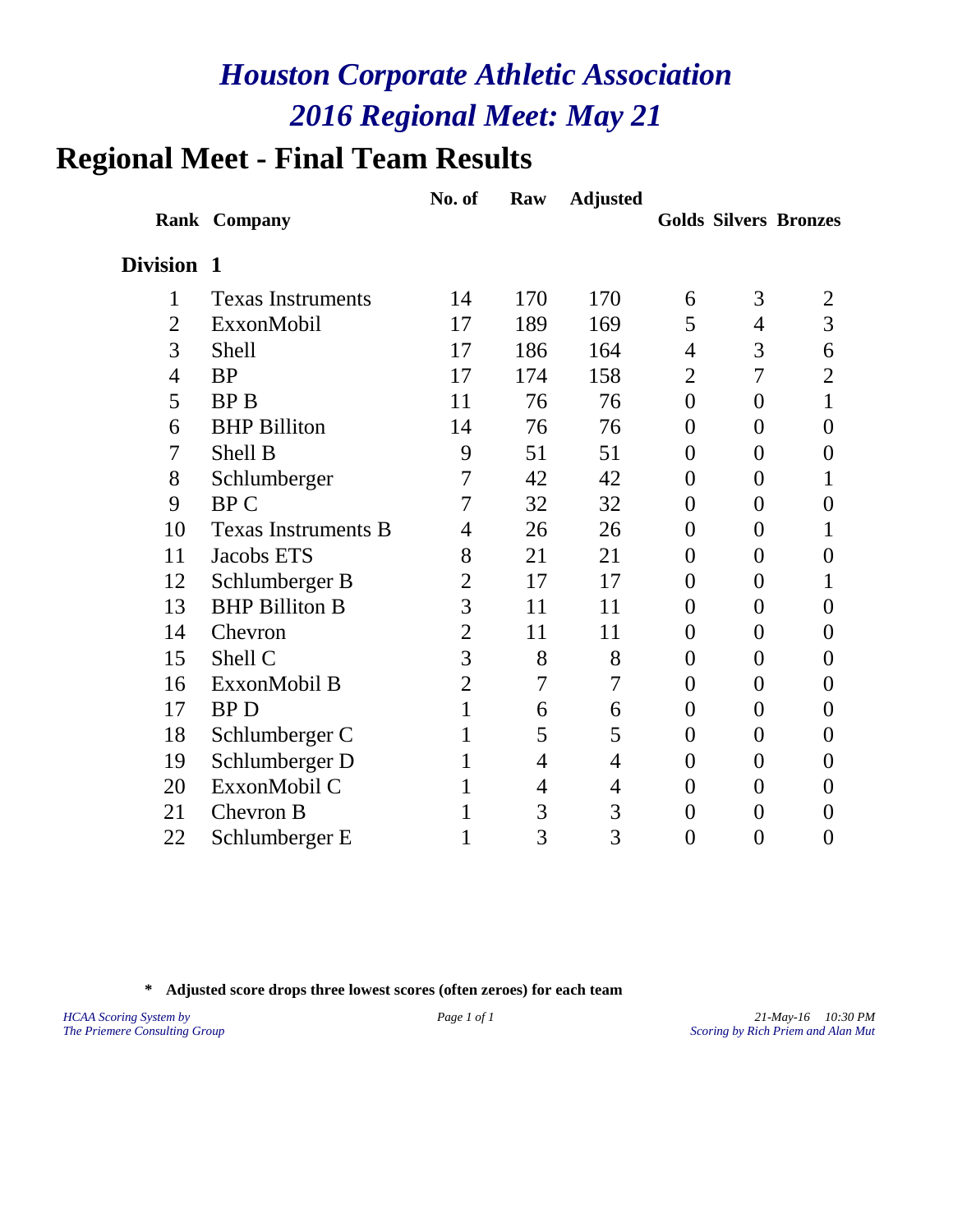# **Regional Meet Final Results Summary**

| Div/Company/Team Time/Pts Place Points |      |                |                  | Div./Company/Team Time/Pts Place Points |                |                          |                |
|----------------------------------------|------|----------------|------------------|-----------------------------------------|----------------|--------------------------|----------------|
| <b>Men's 3000 Meters</b>               |      |                |                  | Jacobs ETS                              | 43             | 11                       | $\mathbf{1}$   |
| <b>Division 1</b>                      |      |                |                  |                                         |                |                          |                |
| Shell                                  | 9    | $\mathbf{1}$   | 15               | <b>Submasters Distance</b>              |                |                          |                |
| <b>Texas Instruments</b>               | 16   | $\overline{2}$ | 12               | Division 1                              |                |                          |                |
| ExxonMobil                             | 20   | 3              | 10               | <b>Texas Instruments</b>                | 12:17.00       | $\mathbf{1}$             | 15             |
| Schlumberger                           | 21   | 4              | 8                | <b>BP</b>                               | 12:21.00       | $\overline{2}$           | 12             |
| <b>BP</b>                              | 24   | 5              | $\tau$           | Shell                                   | 12:41.00       | 3                        | 10             |
| <b>BHP Billiton</b>                    | 37   | 6              | 6                | ExxonMobil                              | 12:48.00       | $\overline{4}$           | 8              |
| Chevron                                | 4005 | 7              | 5                | <b>BPB</b>                              | 13:05.00       | 5                        | 7              |
|                                        |      |                |                  | Schlumberger                            | 14:13.00       | 6                        | 6              |
| <b>Women's 3000 Meters</b>             |      |                |                  | <b>BHP Billiton</b>                     | 14:57.00       | 7                        | 5              |
| <b>Division 1</b>                      |      |                |                  |                                         |                |                          |                |
| <b>Texas Instruments</b>               | 10   | $\mathbf{1}$   | 15               | <b>Women's 800m Team</b>                |                |                          |                |
| <b>BP</b>                              | 10   | $\overline{2}$ | 12               | Division 1                              |                |                          |                |
| Shell                                  | 11   | 3              | 10               | ExxonMobil                              | $\overline{4}$ | $\mathbf{1}$             | 15             |
| ExxonMobil                             | 1005 | 4              | 8                | <b>BP</b>                               | 6              | 2                        | 12             |
| <b>BHP</b> Billiton                    | 2013 | 5              | $\boldsymbol{7}$ | <b>BPB</b>                              | 11             | 3                        | 10             |
|                                        |      |                |                  | Shell                                   | 15             | $\overline{\mathcal{A}}$ | 8              |
| <b>Men's Mile Team</b>                 |      |                |                  | <b>BHP</b> Billiton                     | 21             | 5                        | 7              |
| <b>Division 1</b>                      |      |                |                  | <b>BPD</b>                              | 23             | 6                        | 6              |
| Shell                                  | 3    | 1              | 15               | <b>BPC</b>                              | 25             | 7                        | 5              |
| ExxonMobil                             | 11   | $\overline{2}$ | 12               | Jacobs ETS                              | 31             | 8                        | $\overline{4}$ |
| Schlumberger                           | 12   | 3              | 10               |                                         |                |                          |                |
| <b>BHP</b> Billiton                    | 15   | $\overline{4}$ | 8                |                                         |                |                          |                |
| Schlumberger B                         | 21   | 5              | $\tau$           |                                         |                |                          |                |
| Shell B                                | 24   | 6              | 6                |                                         |                |                          |                |
| Schlumberger C                         | 29   | 7              | 5                |                                         |                |                          |                |
| Schlumberger D                         | 33   | 8              | 4                |                                         |                |                          |                |
| Schlumberger E                         | 33   | 9              | 3                |                                         |                |                          |                |
| <b>BP</b>                              | 42   | 10             | $\sqrt{2}$       |                                         |                |                          |                |
|                                        |      |                |                  |                                         |                |                          |                |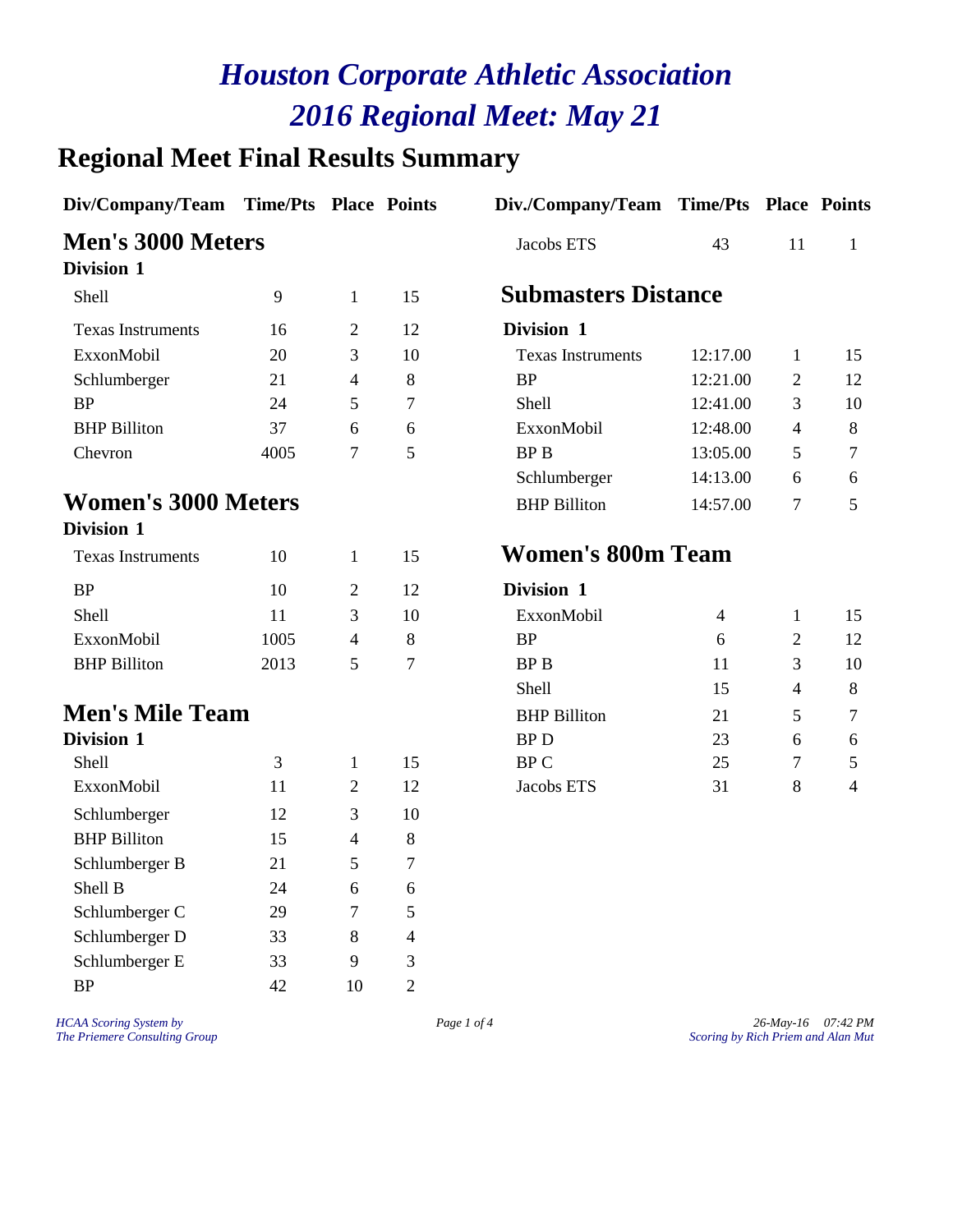#### **Regional Meet Final Results Summary**

**Div/Company/Team Time/Pts Place Points Div./Company/Team Time/Pts Place Points**

| DIVISION 1               |          |    |                | DIVISION 1               |          |   |    |
|--------------------------|----------|----|----------------|--------------------------|----------|---|----|
| ExxonMobil               | 02:39.00 | 1  | 15             | ExxonMobil               | 04:54.00 | 1 | 1: |
| <b>BP</b>                | 02:42.00 | 2  | 12             | <b>Texas Instruments</b> | 05:00.00 | 2 | 12 |
| Shell                    | 02:47.00 | 3  | 10             | <b>Shell</b>             | 05:08.00 | 3 | 10 |
| <b>Texas Instruments</b> | 02:56.00 | 4  | 8              | <b>BP</b>                | 05:16.00 | 4 | 8  |
| <b>BPB</b>               | 02:59.00 | 5  | 7              | <b>BHP</b> Billiton      | 05:41.00 | 5 | 7  |
| Shell B                  | 03:01.00 | 6  | 6              | BP B                     | 05:43.00 | 6 | 6  |
| Schlumberger             | 03:07.00 | 7  | 5              | BP C                     | 06:07.00 | 7 | 5  |
| <b>BHP</b> Billiton      | 03:09.00 | 8  | 4              | Jacobs ETS               | 08:00.00 | 8 | 4  |
| <b>BHP Billiton B</b>    | 03:10.10 | 9  | 3              |                          |          |   |    |
| BP C                     | 03:10.30 | 10 | $\overline{2}$ | <b>Submasters Sprint</b> |          |   |    |
| Shell C                  | 04:26.00 | 11 |                | Division 1               |          |   |    |
| Jacobs ETS               | 05:40.00 | 12 |                | Shell                    | 04:02.47 |   | 1: |
|                          |          |    |                |                          |          |   |    |

#### **Executive Relay**

| Division 1               |          |                       |    |
|--------------------------|----------|-----------------------|----|
| <b>Shell</b>             | 11:14.00 |                       | 15 |
| <b>Texas Instruments</b> | 11:28.00 | $\mathcal{D}_{\cdot}$ | 12 |
| Schlumberger B           | 11:55.00 | 3                     | 10 |
| <b>BP</b>                | 12:06.00 | 4                     | 8  |
| ExxonMobil               | 12:13.00 | 5                     |    |
| Schlumberger             | 12:50.00 |                       |    |

#### **Distance Medley**

#### **Division 1**

| <b>Texas Instruments</b> | 20:35.00 |                             | 15 |
|--------------------------|----------|-----------------------------|----|
| BP                       | 20:38.00 | $\mathcal{D}_{\mathcal{L}}$ | 12 |
| ExxonMobil               | 20:48.00 | $\mathcal{R}$               | 10 |
| <b>Shell</b>             | 22:07.00 | $\overline{4}$              | 8  |
| <b>BHP Billiton B</b>    | 23:30.00 | 5                           | 7  |
| <b>BHP Billiton</b>      | 23:52.00 | 6                           | 6  |
| Schlumberger             | 24:42.00 |                             | 5  |

# **3-Lap Sprint Women's Relay**

#### **Division 1 Division 1**

| ExxonMobil          | 02:39.00 |   | 15 | ExxonMobil               | 04:54.00 |   | 15             |
|---------------------|----------|---|----|--------------------------|----------|---|----------------|
| BP                  | 02:42.00 | 2 | 12 | <b>Texas Instruments</b> | 05:00.00 | 2 | 12             |
| Shell               | 02:47.00 | 3 | 10 | Shell                    | 05:08.00 | 3 | 10             |
| Texas Instruments   | 02:56.00 | 4 | 8  | BP                       | 05:16.00 | 4 | 8              |
| BP B                | 02:59.00 | 5 |    | <b>BHP</b> Billiton      | 05:41.00 |   | 7              |
| Shell B             | 03:01.00 | 6 | 6  | BP B                     | 05:43.00 | 6 | 6              |
| Schlumberger        | 03:07.00 |   | 5. | BP C                     | 06:07.00 | 7 | 5.             |
| <b>BHP Billiton</b> | 03:09.00 | 8 | 4  | Jacobs ETS               | 08:00.00 |   | $\overline{4}$ |

#### **Submasters Sprint**

#### Division 1

| Jacobs ETS               | 05:40.00 | 12 |    | Shell                    | 04:02.47 |    | 15             |
|--------------------------|----------|----|----|--------------------------|----------|----|----------------|
|                          |          |    |    | BP                       | 04:11.12 | 2  | 12             |
| <b>Executive Relay</b>   |          |    |    | <b>Texas Instruments</b> | 04:16.00 | 3  | 10             |
| Division 1               |          |    |    | BP B                     | 04:30.00 | 4  | 8              |
| Shell                    | 11:14.00 |    | 15 | Texas Instruments B      | 04:38.00 | 5  | 7              |
| <b>Texas Instruments</b> | 11:28.00 | 2  | 12 | BP C                     | 04:46.00 | 6  | 6              |
| Schlumberger B           | 11:55.00 | 3  | 10 | ExxonMobil               | 04:47.00 | 7  | 5              |
| <b>BP</b>                | 12:06.00 | 4  | 8  | Shell B                  | 05:07.00 | 8  | $\overline{4}$ |
| ExxonMobil               | 12:13.00 | 5  | 7  | <b>BHP</b> Billiton      | 05:39.00 | 9  | 3              |
| Schlumberger             | 12:50.00 | 6  | 6  | Jacobs ETS               | 05:51.00 | 10 | 2              |
|                          |          |    |    |                          |          |    |                |

*HCAA Scoring System by Page 2 of 4 26-May-16 07:42 PM The Priemere Consulting Group Scoring by Rich Priem and Alan Mut*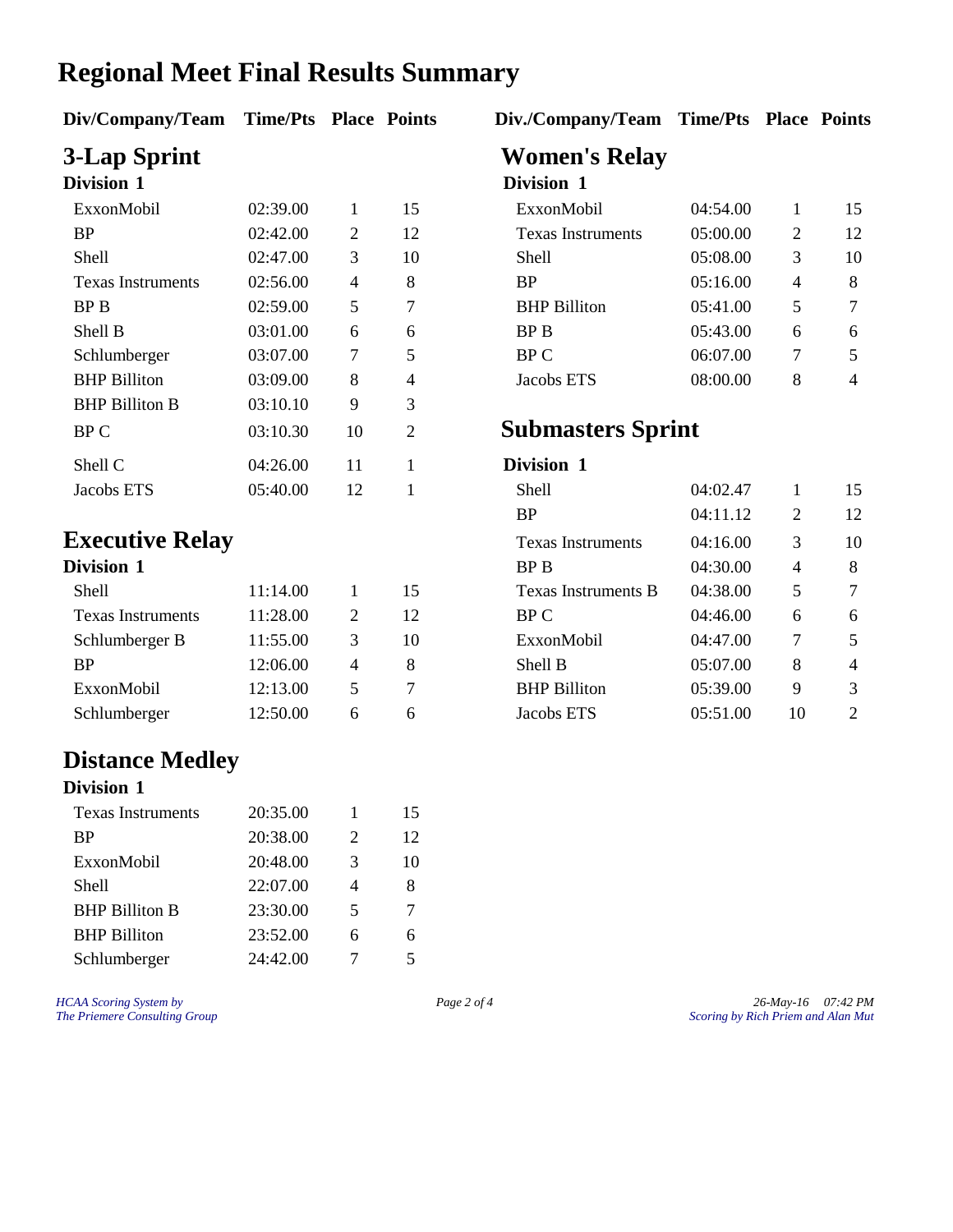### **Regional Meet Final Results Summary**

# **4x100m Relay**<br>Division 1

| DIVISION 1          |          |   |    | Shell                    | U3:44.UU |   | 12             |
|---------------------|----------|---|----|--------------------------|----------|---|----------------|
| <b>BP</b>           | 00:49.89 |   | 15 | <b>BP</b>                | 03:45.00 | 3 | 10             |
| ExxonMobil          | 00:51.82 | 2 | 12 | <b>Texas Instruments</b> | 03:52.00 | 4 | 8              |
| Shell               | 00:52.71 | 3 | 10 | BP B                     | 03:57.00 | 5 | $\tau$         |
| BP B                | 00:53.42 | 4 | 8  | <b>BHP</b> Billiton      | 04:27.02 | 6 | 6              |
| Shell B             | 00:57.02 | 5 | 7  | BP C                     | 04:27.25 | 7 | 5              |
| <b>BHP</b> Billiton | 00:57.29 | 6 | 6  | Shell B                  | 04:41.00 | 8 | $\overline{4}$ |
| BP C                | 00:57.53 | 7 | 5  |                          |          |   |                |
| Shell C             | 01:03.89 | 8 | 4  | <b>Jump Relay</b>        |          |   |                |
| Jacobs ETS          | 01:04.56 | 9 | 3  | Division 1               |          |   |                |

| Division 1               |          |   |    |
|--------------------------|----------|---|----|
| <b>BP</b>                | 10:39.00 |   | 15 |
| Shell                    | 10:44.00 | 2 | 12 |
| ExxonMobil               | 10:54.00 | 3 | 10 |
| <b>Texas Instruments</b> | 10:56.00 | 4 | 8  |
| <b>BPB</b>               | 12:18.00 | 5 |    |
| Shell B                  | 12:20.00 | 6 |    |
| <b>BHP Billiton</b>      | 13:45.00 |   | 5  |

## **Masters Relay**

| .                        |          |   |    |
|--------------------------|----------|---|----|
| <b>Texas Instruments</b> | 05:58.00 |   | 15 |
| ExxonMobil               | 06:10.00 | 2 | 12 |
| BP                       | 06:20.00 | 3 | 10 |
| Texas Instruments B      | 06:25.00 | 4 | 8  |
| <b>Shell</b>             | 06:35.00 | 5 | 7  |
| <b>BPB</b>               | 06:50.00 | 6 | 6  |
| Jacobs ETS               | 07:44.00 |   |    |

#### **Sprint Relay Division 1**

#### **Div/Company/Team Time/Pts Place Points Div./Company/Team Time/Pts Place Points**

| 4x100m Relay        |          |   |    | ExxonMobil               | 03:34.00 |   | 15             |
|---------------------|----------|---|----|--------------------------|----------|---|----------------|
| <b>Division 1</b>   |          |   |    | Shell                    | 03:44.00 | 2 | 12             |
| <b>BP</b>           | 00:49.89 |   | 15 | <b>BP</b>                | 03:45.00 | 3 | 10             |
| ExxonMobil          | 00:51.82 | 2 | 12 | <b>Texas Instruments</b> | 03:52.00 | 4 | 8              |
| Shell               | 00:52.71 |   | 10 | BP B                     | 03:57.00 |   |                |
| <b>BPB</b>          | 00:53.42 | 4 | 8  | <b>BHP</b> Billiton      | 04:27.02 | 6 | 6              |
| Shell B             | 00:57.02 |   |    | BP C                     | 04:27.25 |   | 5              |
| <b>BHP</b> Billiton | 00:57.29 | 6 | 6  | Shell B                  | 04:41.00 | 8 | $\overline{4}$ |

#### **Jump Relay**

| Jacobs ETS               | 01:04.56 | 9 | 3  | Division 1               |        |                |    |
|--------------------------|----------|---|----|--------------------------|--------|----------------|----|
|                          |          |   |    | <b>Texas Instruments</b> | 3078.5 | 1              | 15 |
| Pyramid Relay            |          |   |    | ExxonMobil               | 3024.0 | $\overline{2}$ | 12 |
| <b>Division 1</b>        |          |   |    | Shell                    | 2987.5 | 3              | 10 |
| <b>BP</b>                | 10:39.00 | 1 | 15 | <b>BP</b>                | 2659.2 | 4              | 8  |
| <b>Shell</b>             | 10:44.00 | 2 | 12 | Shell B                  | 2444.4 | 5              | 7  |
| ExxonMobil               | 10:54.00 | 3 | 10 | ExxonMobil B             | 2375.0 | 6              | 6  |
| <b>Texas Instruments</b> | 10:56.00 | 4 | 8  | <b>BHP</b> Billiton      | 2163.2 | 7              | 5  |
| BP B                     | 12:18.00 | 5 | 7  | ExxonMobil C             | 1338.4 | 8              | 4  |
| Shell B                  | 12:20.00 | 6 | 6  | Shell C                  | 1190.0 | 9              | 3  |
| <b>BHP</b> Billiton      | 13:45.00 | 7 | 5  | BP B                     | 1154.7 | 10             | 2  |
|                          |          |   |    | Jacobs ETS               | 1144.3 | 11             |    |
| <b>Masters Relay</b>     |          |   |    | Texas Instruments B      | 1142.9 | 12             | 1  |
| <b>Division 1</b>        |          |   |    | <b>BHP Billiton B</b>    | 645.1  | 13             |    |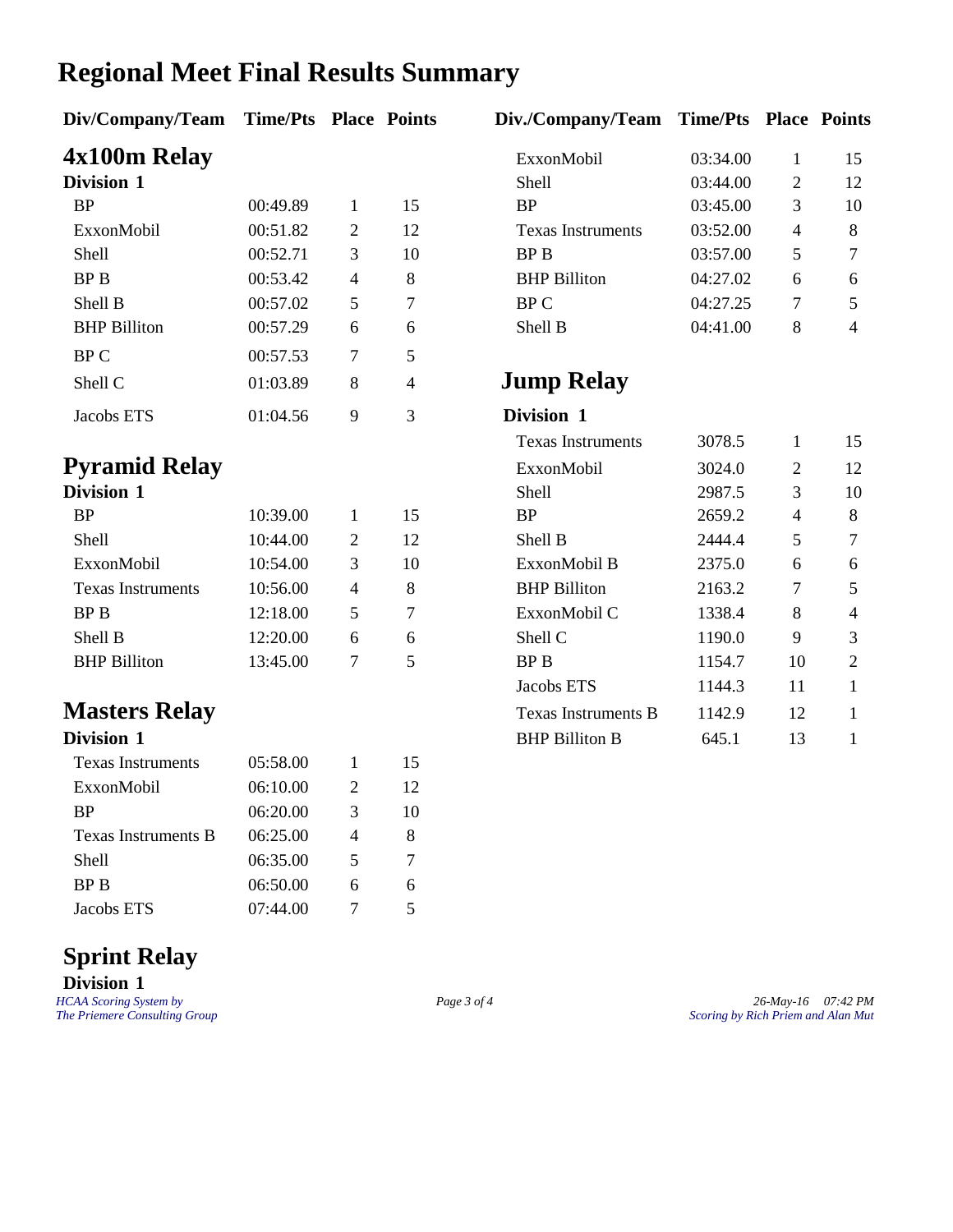# **Regional Meet Final Results Summary**

**Div/Company/Team Time/Pts Place Points Div./Company/Team Time/Pts Place Points**

**Weight Relay Division 1**

| LUVISION 1               |        |    |    |
|--------------------------|--------|----|----|
| ExxonMobil               | 2406.0 | 1  | 15 |
| <b>BP</b>                | 2273.0 | 2  | 12 |
| <b>Texas Instruments</b> | 2140.0 | 3  | 10 |
| <b>BPB</b>               | 2073.0 | 4  | 8  |
| Shell                    | 2057.0 | 5  | 7  |
| Chevron                  | 1948.0 | 6  | 6  |
| Shell B                  | 1884.0 | 7  | 5  |
| BP C                     | 1691.0 | 8  | 4  |
| Chevron B                | 863.0  | 9  | 3  |
| Schlumberger             | 818.0  | 10 | 2  |
| ExxonMobil B             | 811.0  | 11 | 1  |
| <b>BHP Billiton</b>      | 241.0  | 12 |    |

#### **Seniors Relay**

| <b>Division 1</b>        |          |   |    |
|--------------------------|----------|---|----|
| <b>Texas Instruments</b> | 04:24.00 |   | 15 |
| Shell                    | 04:29.00 | 2 | 12 |
| Texas Instruments B      | 04:34.00 | 3 | 10 |
| ExxonMobil               | 04:54.00 | 4 | 8  |
| <b>BP</b>                | 05:04.00 | 5 |    |
| Shell B                  | 05:36.00 |   |    |

*HCAA Scoring System by Page 4 of 4 26-May-16 07:42 PM The Priemere Consulting Group Scoring by Rich Priem and Alan Mut*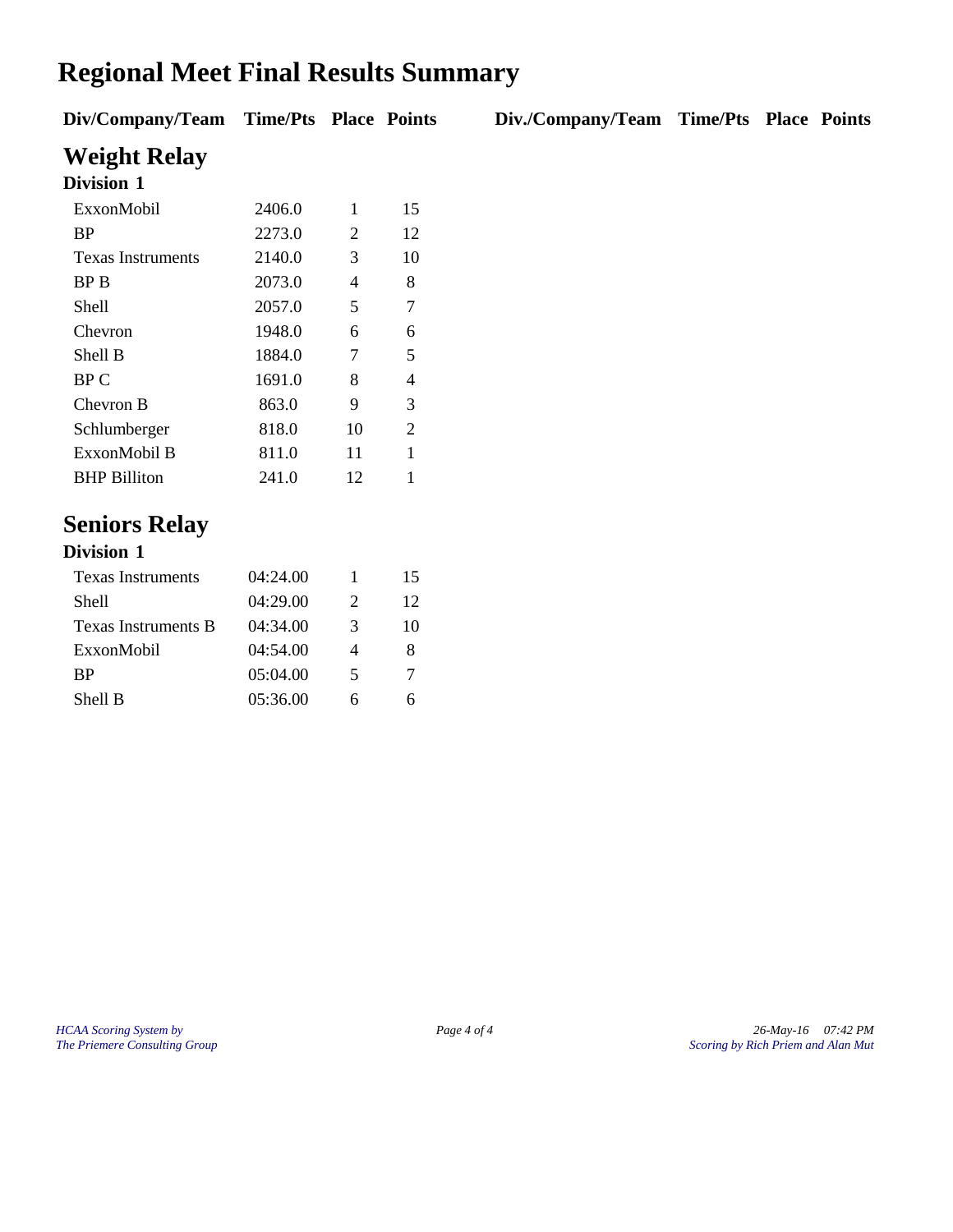#### **Team Results: Men's 3000 Meters**

|                   | <b>Name</b>              | Age | <b>Heat</b><br><b>Place</b> | <b>Overall</b>   | <b>AgeGrp</b>    | <b>Time</b> | Pace | <b>Points</b>    | <b>Team</b> |
|-------------------|--------------------------|-----|-----------------------------|------------------|------------------|-------------|------|------------------|-------------|
| <b>DIVISION 1</b> | <b>MEN</b>               |     |                             |                  |                  |             |      |                  |             |
| $\mathbf{1}$      | <b>Shell</b>             |     |                             |                  |                  |             |      |                  | 9           |
|                   | Daniels, Adam            | 36  | 1                           | 1                | 1                | 10:03.00    | 5:23 | 1                |             |
|                   | Swartz, Alex             | 27  | 4                           | 4                | $\mathbf{1}$     | 10:33.00    | 5:39 | 1                |             |
|                   | Everett, Sherman         | 50  | 6                           | 28               | $\overline{2}$   | 10:47.00    | 5:47 | $\overline{2}$   |             |
|                   | Yanowski, Ken            | 60  | 17                          | 39               | $\boldsymbol{2}$ | 12:39.00    | 6:47 | $\mathfrak{2}$   |             |
|                   | Gage, Ron                | 35  | 3                           | 3                | 3                | 10:24.00    | 5:34 | 3                |             |
|                   | Bustillos, Wilmer        | 51  | 7                           | 29               | 3                | 10:53.00    | 5:50 | $\boldsymbol{0}$ |             |
|                   | Scull, Brett             | 31  | 11                          | 11               | 6                | 11:15.00    | 6:02 | $\boldsymbol{0}$ |             |
|                   | Avion, Adam              | 24  | 13                          | 13               | 6                | 11:44.00    | 6:17 | $\boldsymbol{0}$ |             |
|                   | Hawley, Rick             | 51  | 18                          | 40               | 7                | 12:40.00    | 6:47 | $\boldsymbol{0}$ |             |
|                   | Emanuel, Calvin          | 45  | 20                          | 42               | 9                | 12:57.00    | 6:56 | $\boldsymbol{0}$ |             |
|                   | Cullen, Will             | 41  | 21                          | 43               | 10               | 12:58.00    | 6:57 | $\boldsymbol{0}$ |             |
|                   | Fisher, Greg             | 57  | 26                          | 48               | 10               | 15:15.00    | 8:10 | $\boldsymbol{0}$ |             |
|                   | Purens, Kristopher       | 36  | 22                          | 22               | 15               | 14:04.00    | 7:32 | $\boldsymbol{0}$ |             |
| 2                 | <b>Texas Instruments</b> |     |                             |                  |                  |             |      |                  | 6           |
|                   | Schmidt, Brian           | 47  | $\mathbf{1}$                | 24               | 1                | 09:58.00    | 5:20 | $\mathbf{1}$     |             |
|                   | Haschke, Russell         | 61  | 19                          | 41               | 3                | 12:54.00    | 6:55 | 3                |             |
|                   | Dunbar, Steve            | 46  | $\,8\,$                     | 30               | $\overline{4}$   | 11:02.00    | 5:55 | $\overline{4}$   |             |
|                   | Brown, Ryan              | 25  | 9                           | 9                | $\overline{4}$   | 11:07.00    | 5:57 | $\overline{4}$   |             |
|                   | Cowles, Dan              | 55  | 12                          | 34               | $\overline{4}$   | 11:25.00    | 6:07 | $\overline{4}$   |             |
|                   | Stotzer, Eric            | 49  | 10                          | 32               | 6                | 11:15.00    | 6:02 | $\boldsymbol{0}$ |             |
|                   | Johnson, Mark            | 58  | 16                          | 38               | 6                | 12:38.00    | 6:46 | $\boldsymbol{0}$ |             |
|                   | Drumm, Jim               | 58  | 24                          | 46               | 8                | 13:56.00    | 7:28 | $\boldsymbol{0}$ |             |
| 3                 | <b>ExxonMobil</b>        |     |                             |                  |                  |             |      |                  | 20          |
|                   | Barbee, Tom              | 53  | $\overline{4}$              | 27               | 1                | 10:34.00    | 5:40 | 1                |             |
|                   | Heller, Josh             | 29  | 5                           | $\sqrt{5}$       | 2                | 10:36.00    | 5:41 | $\boldsymbol{2}$ |             |
|                   | Broenan, Andrew          | 25  | 6                           | 6                | 3                | 10:40.00    | 5:43 | 3                |             |
|                   | Jouas, Daniel            | 30  | 8                           | 8                | 5                | 11:00.00    | 5:54 | 5                |             |
|                   | Malander, Mark           | 58  | 25                          | 47               | 9                | 14:47.00    | 7:55 | 9                |             |
|                   | Braganca, Mario          | 35  | $20\,$                      | 20               | 13               | 13:31.00    | 7:15 | $\boldsymbol{0}$ |             |
|                   | Jafari, Meisam           | 33  | 21                          | 21               | 14               | 14:03.00    | 7:32 | $\boldsymbol{0}$ |             |
| 4                 | Schlumberger             |     |                             |                  |                  |             |      |                  | 21          |
|                   | Hammervold, Jerry        | 64  | 15                          | 37               | $\mathbf{1}$     | 11:45.00    | 6:18 | $\mathbf{1}$     |             |
|                   | Hutchins, Darren         | 35  | $\overline{c}$              | $\sqrt{2}$       | $\overline{c}$   | 10:12.00    | 5:28 | $\sqrt{2}$       |             |
|                   | Vidma, Konstantin        | 36  | $\tau$                      | $\boldsymbol{7}$ | $\overline{4}$   | 10:59.00    | 5:53 | $\overline{4}$   |             |
|                   | Jacobson, Aaron          | 44  | $11\,$                      | 33               | $\boldsymbol{7}$ | 11:19.00    | 6:04 | $\boldsymbol{7}$ |             |
|                   | Mohammed, Farid          | 34  | 12                          | 12               | $\boldsymbol{7}$ | 11:20.00    | 6:04 | $\tau$           |             |
|                   | DiPasquale, Scott        | 36  | 15                          | 15               | 9                | 11:51.00    | 6:21 | $\boldsymbol{0}$ |             |
|                   | Feliu, Rodrigo           | 37  | 16                          | 16               | 10               | 12:02.00    | 6:27 | $\boldsymbol{0}$ |             |
|                   | Fuquene, Fernando        | 46  | 23                          | 45               | 11               | 13:55.00    | 7:27 | $\boldsymbol{0}$ |             |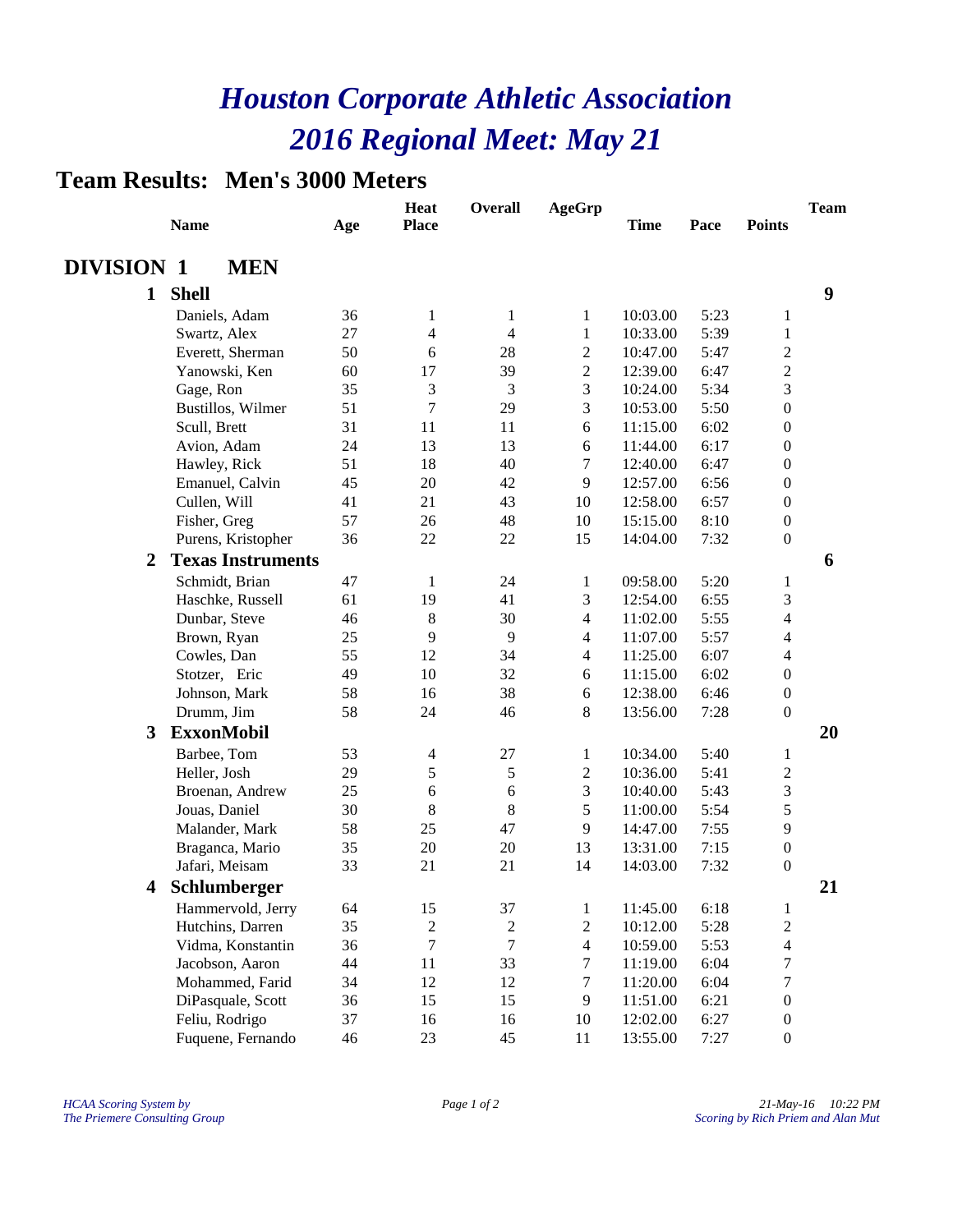#### **Team Results: Men's 3000 Meters**

|   |                     |     | <b>Heat</b>  | <b>Overall</b> | <b>AgeGrp</b> |             |      |                | <b>Team</b> |
|---|---------------------|-----|--------------|----------------|---------------|-------------|------|----------------|-------------|
|   | <b>Name</b>         | Age | <b>Place</b> |                |               | <b>Time</b> | Pace | <b>Points</b>  |             |
| 5 | <b>BP</b>           |     |              |                |               |             |      |                | 24          |
|   | Stelzer, Chris      | 42  | 2            | 25             | 2             | 10:03.00    | 5:23 | 2              |             |
|   | Barrilleaux, Mark   | 60  | 22           | 44             | 4             | 12:59.00    | 6:57 | $\overline{4}$ |             |
|   | Cheng, Changuri     | 41  | 9            | 31             | 5             | 11:09.00    | 5:58 | 5              |             |
|   | Anders, Joe         | 57  | 14           | 36             | 5             | 11:44.00    | 6:17 | 5              |             |
|   | Broussard, Buddy    | 46  | 13           | 35             | 8             | 11:43.00    | 6:17 | 8              |             |
| 6 | <b>BHP Billiton</b> |     |              |                |               |             |      |                | 7           |
|   | Terrell, AJ         | 49  | 3            | 26             | 3             | 10:22.00    | 5:33 | 3              |             |
|   | Brice, Peter        | 27  | 18           | 18             | 7             | 12:40.00    | 6:47 | 7              |             |
|   | Sorrentino, Nick    | 34  | 14           | 14             | 8             | 11:50.00    | 6:20 | 8              |             |
|   | Swanepoel, Ruan     | 26  | 23           | 23             | 8             | 14:12.00    | 7:37 | 8              |             |
|   | Arvina, Juan        | 33  | 17           | 17             | 11            | 12:37.00    | 6:46 | 11             |             |
|   | Dadabhoy, Taha      | 34  | 19           | 19             | 12            | 12:51.00    | 6:53 | $\theta$       |             |
|   | <b>Chevron</b>      |     |              |                |               |             |      |                | 4005        |
|   | Huerta, Steve       | 27  | 10           | 10             | 5             | 11:13.00    | 6:01 | 5              |             |

*HCAA Scoring System by Page 2 of 2 Page 2 of 2 21-May-16 10:22 PM The Priemere Consulting Group Alan Mut Page 2 of 2 21-May-16 21-May-16 21-May-16 21-May-16 21-May-16 21-May-16 21-May-16 21-M The Priemere Consulting Group Scoring by Rich Priem and Alan Mut*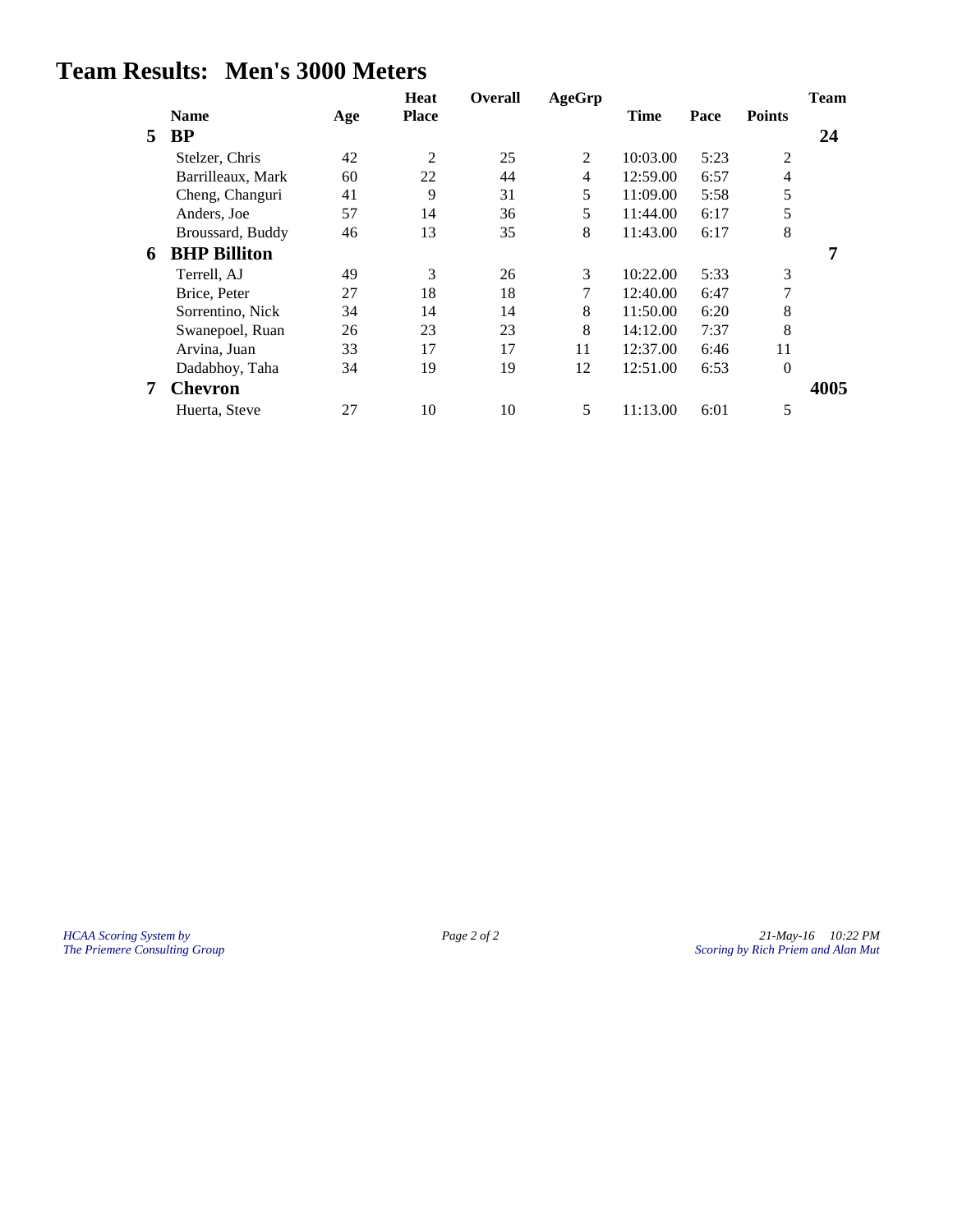### **Team Results: Women's 3000 Meters**

|                   |                          |     | <b>Overall</b> | <b>AgeGrp</b>  |             |      |                  | <b>Team</b> |
|-------------------|--------------------------|-----|----------------|----------------|-------------|------|------------------|-------------|
|                   | <b>Name</b>              | Age |                |                | <b>Time</b> | Pace | <b>Points</b>    |             |
| <b>DIVISION 1</b> | <b>WOMEN</b>             |     |                |                |             |      |                  |             |
| $\mathbf{1}$      | <b>Texas Instruments</b> |     |                |                |             |      |                  | 10          |
|                   | Angeles, Becky           | 39  | 1              | $\mathbf{1}$   | 11:00.00    | 5:54 | 1                |             |
|                   | Allesandra, Lita         | 57  | 11             | $\overline{2}$ | 13:10.00    | 7:03 | 2                |             |
|                   | McCauley, Heidi          | 55  | 15             | 3              | 13:20.00    | 7:09 | 3                |             |
|                   | Nagel, Heidi             | 53  | 19             | 4              | 14:40.00    | 7:52 | $\overline{4}$   |             |
|                   | Sulser, Dianna           | 60  | 20             | 5              | 15:06.00    | 8:05 | $\overline{0}$   |             |
|                   | Chen, Stephanie          | 23  | 9              | 6              | 12:57.00    | 6:56 | $\boldsymbol{0}$ |             |
| $\overline{2}$    | <b>BP</b>                |     |                |                |             |      |                  | 10          |
|                   | Landry, Elyse            | 25  | 3              | $\mathbf{2}$   | 11:12.00    | 6:00 | $\sqrt{2}$       |             |
|                   | Beale, Antoinette        | 45  | 12             | $\overline{c}$ | 13:12.00    | 7:04 | $\overline{c}$   |             |
|                   | Harris, Caren            | 44  | 13             | 3              | 13:13.00    | 7:05 | 3                |             |
|                   | LaBrose, Chrissi         | 36  | 14             | 3              | 13:15.00    | 7:06 | 3                |             |
|                   | Hagan, Nastassja         | 31  | 17             | 4              | 13:27.00    | 7:12 | $\overline{0}$   |             |
|                   | Cabrera, Reyna           | 56  | 23             | 7              | 16:50.00    | 9:01 | $\overline{0}$   |             |
| 3                 | <b>Shell</b>             |     |                |                |             |      |                  | 11          |
|                   | Ardill, Amanda           | 42  | $\overline{4}$ | $\mathbf{1}$   | 11:33.00    | 6:11 | 1                |             |
|                   | Shek, May                | 36  | $\,8\,$        | $\overline{c}$ | 12:54.00    | 6:55 | $\overline{c}$   |             |
|                   | Gallagher, Ashley        | 26  | 6              | $\overline{4}$ | 12:48.00    | 6:51 | $\overline{4}$   |             |
|                   | Cabrera, Edith           | 40  | 21             | $\overline{4}$ | 15:15.00    | 8:10 | $\overline{4}$   |             |
|                   | On, Tiffany              | 51  | 22             | 6              | 16:37.00    | 8:54 | $\mathbf{0}$     |             |
|                   | Goldeman, Emily          | 27  | 16             | 7              | 13:26.00    | 7:12 | $\overline{0}$   |             |
|                   | Buikat, Tina             | 54  | 24             | 8              | 18:22.00    | 9:51 | $\boldsymbol{0}$ |             |
| 4                 | <b>ExxonMobil</b>        |     |                |                |             |      |                  | 1005        |
|                   | Viger, Rachel            | 25  | $\overline{2}$ | 1              | 11:01.00    | 5:54 | 1                |             |
|                   | Mairs, Heide             | 56  | 10             | $\mathbf{1}$   | 13:03.00    | 7:00 | 1                |             |
|                   | Harcourt, Kathleen       | 24  | 5              | 3              | 12:03.00    | 6:27 | 3                |             |
| 5                 | <b>BHP Billiton</b>      |     |                |                |             |      |                  | 2013        |
|                   | Tomblin, Sydni           | 27  | $\tau$         | 5              | 12:52.00    | 6:54 | 5                |             |
|                   | Mahoney, Jody            | 29  | 18             | 8              | 13:34.00    | 7:16 | 8                |             |

*HCAA Scoring System by Page 1 of 1 Page 1 of 1 Page 1 of 1 26-May-16 07:43 PM*<br>*Page 1 of 1 Scoring by Rich Priem and Alan Mut The Priemere Consulting Group Scoring by Rich Priem and Alan Mut*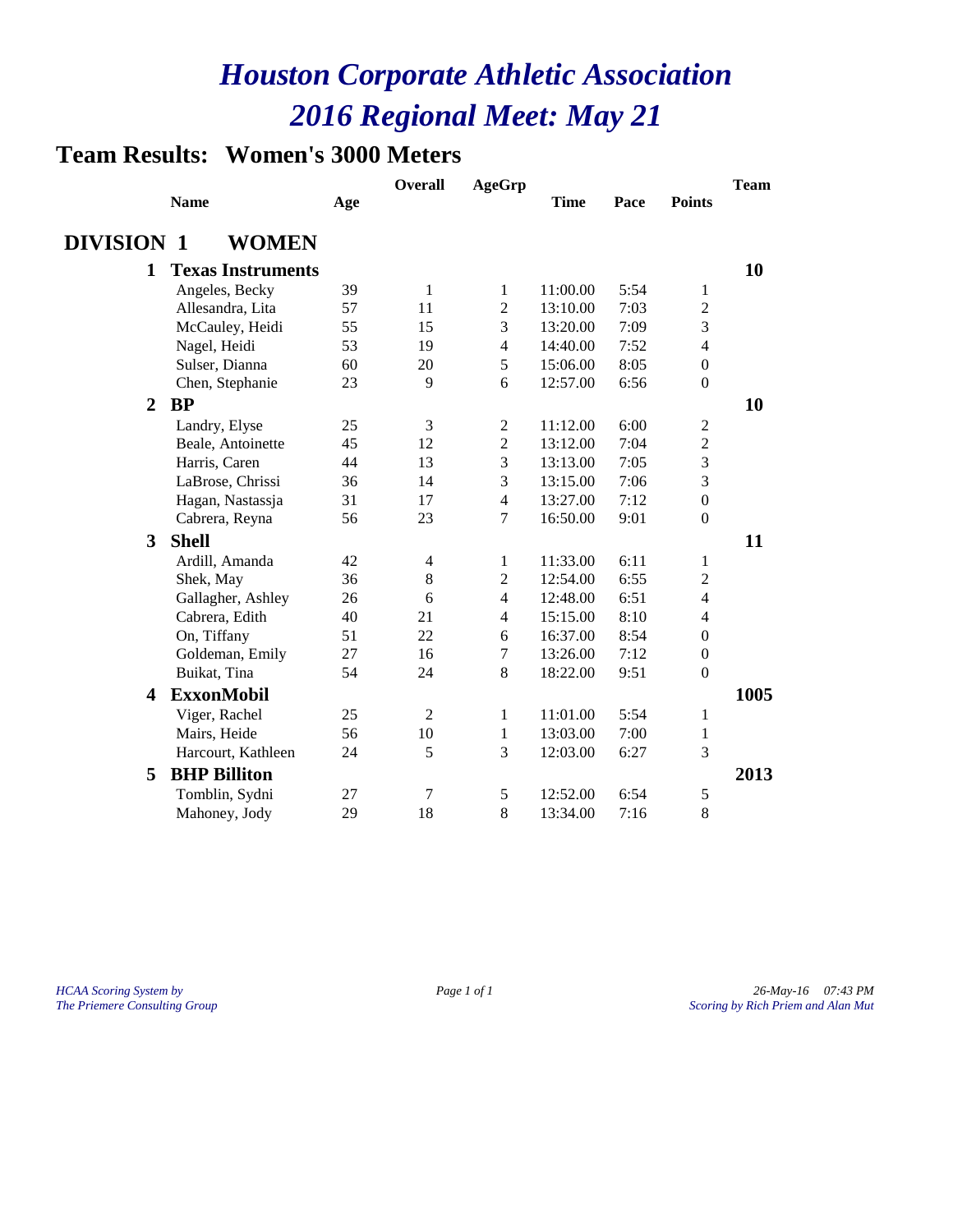# **Team Results: Men's Mile Team**

| Ran        | <b>Name</b>           | Gender | Age | <b>Time</b> | <b>Place</b>   | <b>Points</b>           |
|------------|-----------------------|--------|-----|-------------|----------------|-------------------------|
| Division 1 |                       |        |     |             |                |                         |
|            | 1 Shell               |        |     |             |                | $\overline{\mathbf{3}}$ |
|            | Skotek, Jarred        | M      | 25  | 04:58.00    | $\mathbf{1}$   |                         |
|            | Daniels, Adam         | M      | 36  | 05:03.00    | $\overline{2}$ |                         |
|            | 2 ExxonMobil          |        |     |             |                | 11                      |
|            | Broenan, Andrew       | M      | 25  | 05:14.00    | 5              |                         |
|            | Hanlon, Mark          | M      | 57  | 05:24.00    | 6              |                         |
|            | 3 Schlumberger        |        |     |             |                | 12                      |
|            | Hutchins, Darren      | M      | 35  | 05:10.00    | 4              |                         |
|            | Howard, John          | M      | 31  | 05:40.00    | 8              |                         |
|            | <b>4 BHP Billiton</b> |        |     |             |                | 15                      |
|            | Allouache, Aimon      | M      | 25  | 05:07.00    | 3              |                         |
|            | Sorrentino, Nick      | M      | 34  | 05:56.00    | 12             |                         |
|            | 5 Schlumberger B      |        |     |             |                | 21                      |
|            | Vidma, Konstantin     | M      | 36  | 05:33.00    | 7              |                         |
|            | DiPasquale, Scott     | M      | 36  | 06:04.00    | 14             |                         |
|            | <b>6 Shell B</b>      |        |     |             |                | 24                      |
|            | Avion, Adam           | M      | 24  | 05:42.00    | 9              |                         |
|            | Lucas, Sean           | M      | 27  | 06:14.00    | 15             |                         |
|            | 7 Schlumberger C      |        |     |             |                | 29                      |
|            | Mohammed, Farid       | M      | 34  | 05:47.00    | 11             |                         |
|            | Liu, Cen              | M      | 30  | 06:23.00    | 18             |                         |
|            | 8 Schlumberger D      |        |     |             |                | 33                      |
|            | Nilsson, Adam         | M      | 28  | 05:57.00    | 13             |                         |
|            | Engel, David          | M      | 31  | 06:34.00    | 20             |                         |
|            | 9 Schlumberger E      |        |     |             |                | 33                      |
|            | Parry, John           | M      | 44  | 06:18.00    | 16             |                         |
|            | Fuquene, Fernando     | M      | 46  | 06:22.00    | 17             |                         |
|            | 10 BP                 |        |     |             |                | 42                      |
|            | Srinivasan, Sathyan   | M      | 32  | 06:28.00    | 19             |                         |
|            | Aguire, Ivan          | M      | 34  | 07:18.00    | 23             |                         |
|            | 11 Jacobs ETS         |        |     |             |                | 43                      |
|            | deSilva, Kanishka     | M      | 52  | 06:57.00    | 21             |                         |
|            | Craft, Jesse          | M      | 29  | 07:01.00    | 22             |                         |
|            | 99 Chevron            |        |     |             |                | 99                      |
|            | Huerta, Steve         | M      |     |             |                |                         |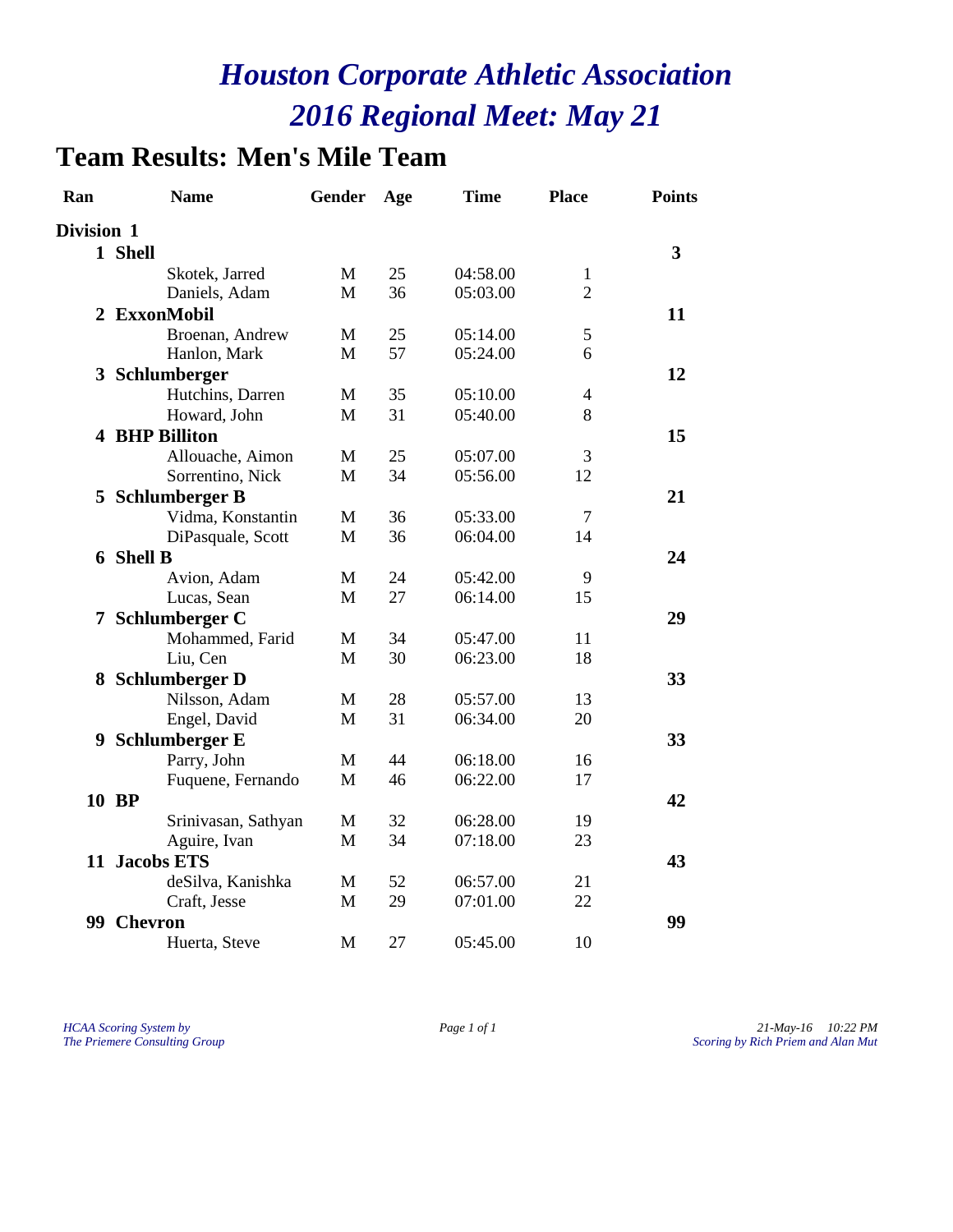### **Individual Results: Men's Mile Team**

| Ran            | <b>Name</b>         |              |    | <b>Gender Age Company</b> | <b>Time</b> | <b>HeatPlace</b> | Div.Place      |
|----------------|---------------------|--------------|----|---------------------------|-------------|------------------|----------------|
| 1              | Skotek, Jarred      | M            | 25 | <b>Shell</b>              | 04:58.00    | 1                | 1              |
| $\overline{2}$ | Daniels, Adam       | М            | 36 | Shell                     | 05:03.00    | $\overline{2}$   | $\overline{2}$ |
| 3              | Allouache, Aimon    | M            | 25 | <b>BHP</b> Billiton       | 05:07.00    | 3                | 3              |
| $\overline{4}$ | Hutchins, Darren    | M            | 35 | Schlumberger              | 05:10.00    | $\overline{4}$   | $\overline{4}$ |
| 5              | Broenan, Andrew     | M            | 25 | ExxonMobil                | 05:14.00    | 5                | 5              |
| 6              | Hanlon, Mark        | М            | 57 | ExxonMobil                | 05:24.00    | 6                | 6              |
| $\tau$         | Vidma, Konstantin   | M            | 36 | Schlumberger B            | 05:33.00    | 7                | $\overline{7}$ |
| 8              | Howard, John        | M            | 31 | Schlumberger              | 05:40.00    | $\,8\,$          | 8              |
| 9              | Avion, Adam         | M            | 24 | Shell B                   | 05:42.00    | 9                | 9              |
| 10             | Huerta, Steve       | M            | 27 | Chevron                   | 05:45.00    | 10               | 10             |
| 11             | Mohammed, Farid     | M            | 34 | Schlumberger C            | 05:47.00    | 11               | 11             |
| 12             | Sorrentino, Nick    | M            | 34 | <b>BHP</b> Billiton       | 05:56.00    | 12               | 12             |
| 13             | Nilsson, Adam       | M            | 28 | Schlumberger D            | 05:57.00    | 13               | 13             |
| 14             | DiPasquale, Scott   | M            | 36 | Schlumberger B            | 06:04.00    | 14               | 14             |
| 15             | Lucas, Sean         | M            | 27 | Shell B                   | 06:14.00    | 15               | 15             |
| 16             | Parry, John         | M            | 44 | Schlumberger E            | 06:18.00    | 16               | 16             |
| 17             | Fuquene, Fernando   | М            | 46 | Schlumberger E            | 06:22.00    | 17               | 17             |
| 18             | Liu, Cen            | M            | 30 | Schlumberger C            | 06:23.00    | 18               | 18             |
| 19             | Srinivasan, Sathyan | M            | 32 | <b>BP</b>                 | 06:28.00    | 19               | 19             |
| 20             | Engel, David        | M            | 31 | Schlumberger D            | 06:34.00    | 20               | 20             |
| 21             | deSilva, Kanishka   | M            | 52 | Jacobs ETS                | 06:57.00    | 21               | 21             |
| 22             | Craft, Jesse        | $\mathbf{M}$ | 29 | Jacobs ETS                | 07:01.00    | 22               | 22             |
| 23             | Aguire, Ivan        | M            | 34 | <b>BP</b>                 | 07:18.00    | 23               | 23             |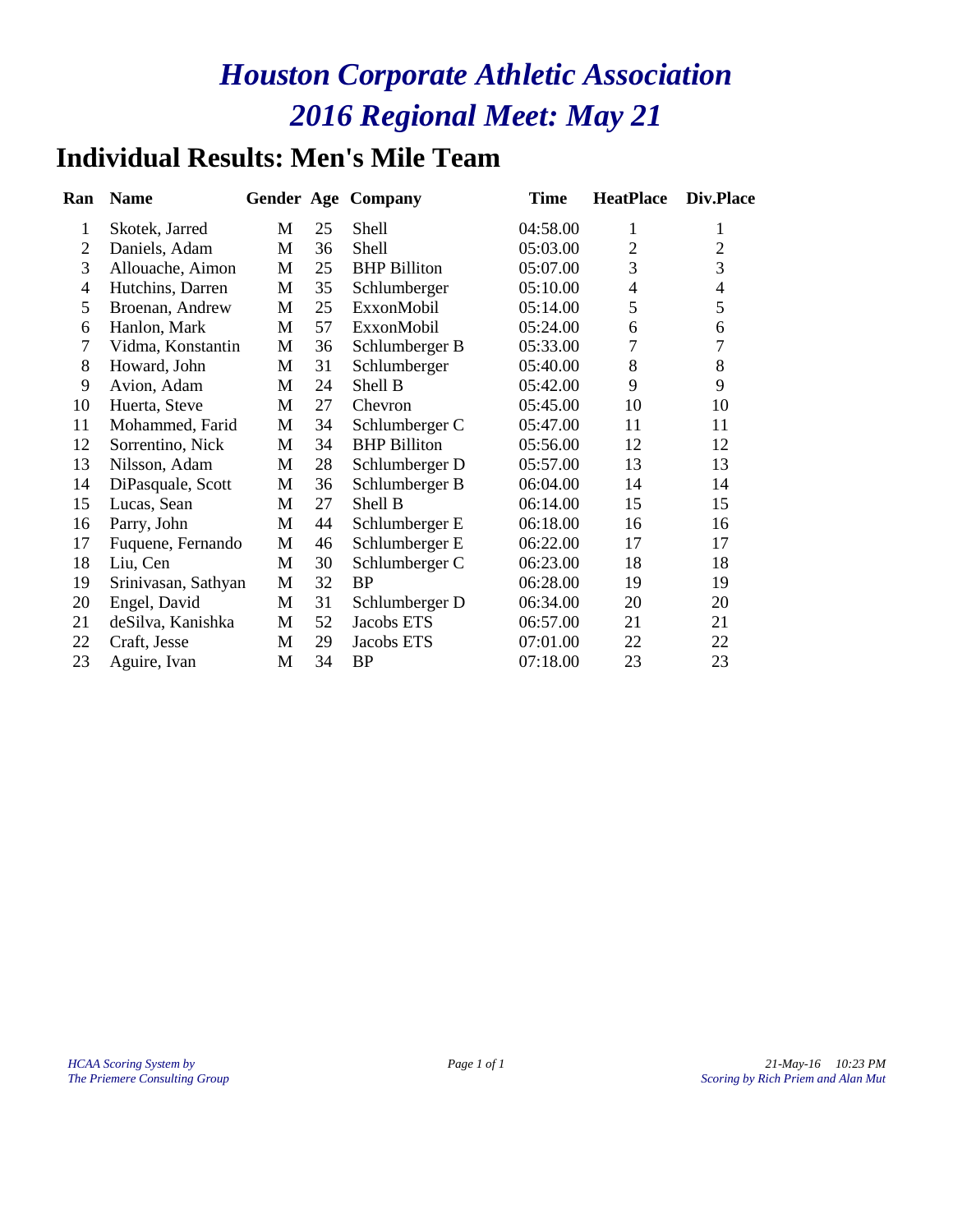# **Team Results: Women's 800m Team**

| Ran        |         | <b>Name</b>           | <b>Sex</b>  | Age | <b>Time</b> | <b>Place</b>   | <b>Points</b> |
|------------|---------|-----------------------|-------------|-----|-------------|----------------|---------------|
| Division 1 |         |                       |             |     |             |                |               |
|            |         | 1 ExxonMobil          |             |     |             |                | 4             |
|            |         | Gentry, Nora          | F           | 26  | 02:31.00    | $\mathbf{1}$   |               |
|            |         | Viger, Rachel         | F           | 25  | 02:39.00    | 3              |               |
|            | $2$ BP  |                       |             |     |             |                | 6             |
|            |         | Landry, Elyse         | F           | 25  | 02:36.00    | $\overline{c}$ |               |
|            |         | Dong, Amanda          | F           | 26  | 02:40.00    | $\overline{4}$ |               |
|            | 3 BP B  |                       |             |     |             |                | 11            |
|            |         | Pillari, Laura        | $\mathbf F$ | 26  | 02:41.00    | 5              |               |
|            |         | Woodham, Natalie      | F           | 27  | 02:42.00    | 6              |               |
|            | 4 Shell |                       |             |     |             |                | 15            |
|            |         | Vogt, Melanie         | F           | 23  | 02:43.00    | $\overline{7}$ |               |
|            |         | Gallagher, Ashley     | F           | 26  | 02:48.00    | 8              |               |
|            |         | <b>5 BHP Billiton</b> |             |     |             |                | 21            |
|            |         | Mahoney, Jody         | $\mathbf F$ | 29  | 03:05.00    | 10             |               |
|            |         | Huenink, Chris        | F           | 32  | 03:10.00    | 11             |               |
|            | 6 BP D  |                       |             |     |             |                | 23            |
|            |         | LaBrose, Chrissi      | F           | 36  | 03:03.00    | 9              |               |
|            |         | Thacker, Jessica      | F           | 27  | 03:42.00    | 14             |               |
|            | 7 BPC   |                       |             |     |             |                | 25            |
|            |         | Cremona, Svetlana     | F           | 29  | 03:32.00    | 12             |               |
|            |         | Cabrera, Reyna        | F           | 56  | 03:39.00    | 13             |               |
| 8          |         | <b>Jacobs ETS</b>     |             |     |             |                | 31            |
|            |         | Roberts, Charlotte    | F           | 42  | 04:44.00    | 15             |               |
|            |         | Martinez, Norma       | F           | 50  | 04:45.00    | 16             |               |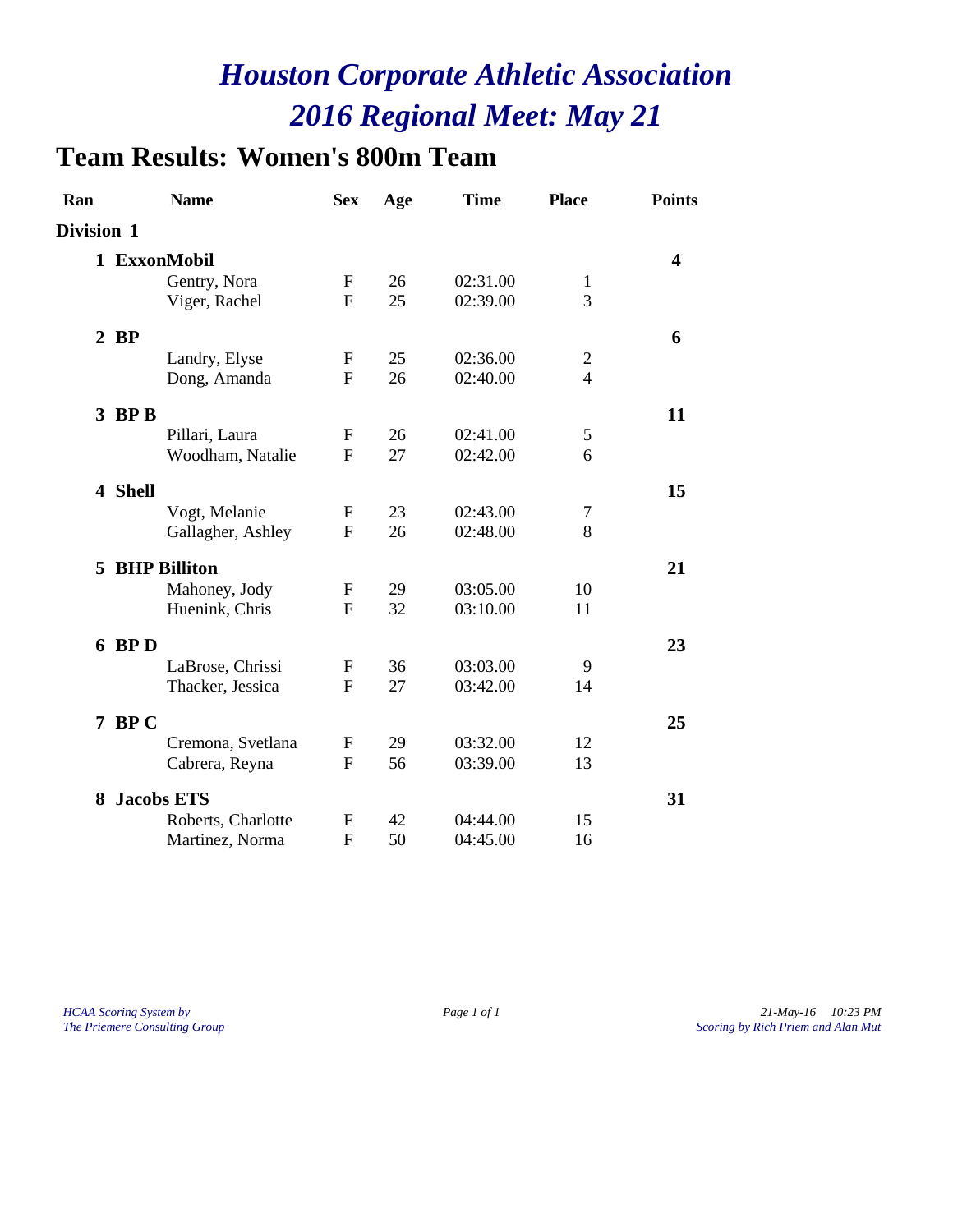# **Individual Results: Women's 800m Team**

| Ran            | <b>Name</b>        |                  |    | <b>Sex Age Company</b> | <b>Time</b> | <b>HeatPlace</b> | Div.Place      |
|----------------|--------------------|------------------|----|------------------------|-------------|------------------|----------------|
| $\mathbf{1}$   | Gentry, Nora       | $\mathbf{F}$     | 26 | ExxonMobil             | 02:31.00    | 1.0              | 1              |
| 2              | Landry, Elyse      | $\overline{F}$   | 25 | <b>BP</b>              | 02:36.00    | 2.0              | 2              |
| 3              | Viger, Rachel      | $\overline{F}$   | 25 | ExxonMobil             | 02:39.00    | 3.0              | 3              |
| $\overline{4}$ | Dong, Amanda       | $\mathbf{F}$     | 26 | <b>BP</b>              | 02:40.00    | 4.0              | $\overline{4}$ |
| 5              | Pillari, Laura     | $\mathbf F$      | 26 | BP B                   | 02:41.00    | 5.0              | 5              |
| 6              | Woodham, Natalie   | ${\bf F}$        | 27 | BP B                   | 02:42.00    | 6.0              | 6              |
| $\tau$         | Vogt, Melanie      | ${\bf F}$        | 23 | <b>Shell</b>           | 02:43.00    | 7.0              | 7              |
| 8              | Gallagher, Ashley  | $\boldsymbol{F}$ | 26 | <b>Shell</b>           | 02:48.00    | 8.0              | 8              |
| 9              | LaBrose, Chrissi   | $\overline{F}$   | 36 | <b>BPD</b>             | 03:03.00    | 9.0              | 9              |
| 10             | Mahoney, Jody      | ${\bf F}$        | 29 | <b>BHP</b> Billiton    | 03:05.00    | 10.0             | 10             |
| 11             | Huenink, Chris     | ${\bf F}$        | 32 | <b>BHP</b> Billiton    | 03:10.00    | 11.0             | 11             |
| 12             | Cremona, Svetlana  | $\boldsymbol{F}$ | 29 | BP C                   | 03:32.00    | 12.0             | 12             |
| 13             | Cabrera, Reyna     | ${\bf F}$        | 56 | BP C                   | 03:39.00    | 13.0             | 13             |
| 14             | Thacker, Jessica   | $\mathbf{F}$     | 27 | <b>BPD</b>             | 03:42.00    | 14.0             | 14             |
| 15             | Roberts, Charlotte | $\mathbf{F}$     | 42 | Jacobs ETS             | 04:44.00    | 15.0             | 15             |
| 16             | Martinez, Norma    | ${\bf F}$        | 50 | Jacobs ETS             | 04:45.00    | 16.0             | 16             |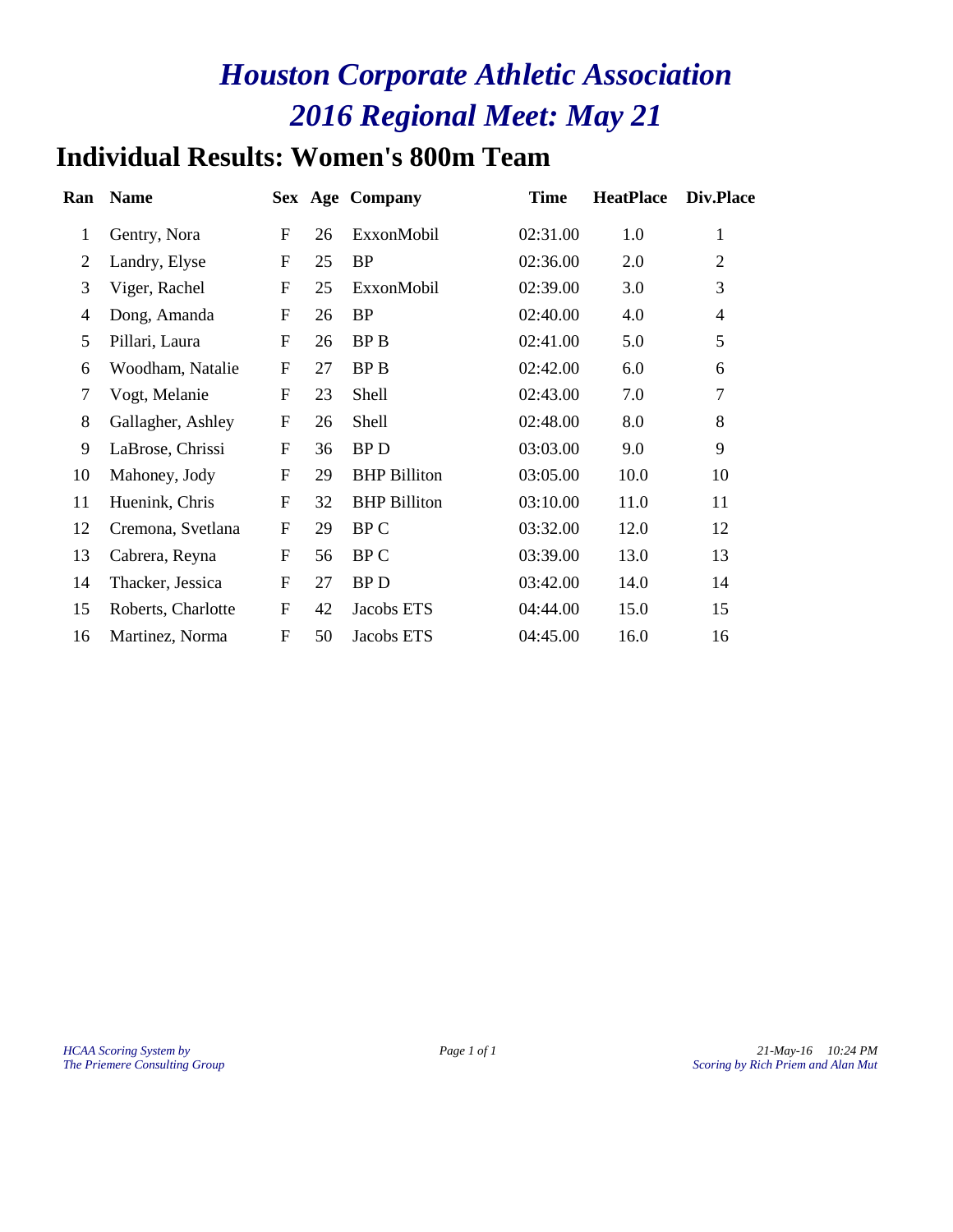# **Team Results: Jump Relay**

| Rank           | <b>Name</b>                   | <b>Sex</b>                | Age    | HJ         | <b>Pts</b> | LJ         | Pts   | <b>Points</b> |
|----------------|-------------------------------|---------------------------|--------|------------|------------|------------|-------|---------------|
| Division 1     |                               |                           |        |            |            |            |       |               |
|                | 1 Texas Instruments A         |                           |        |            |            |            |       | 3,078.5       |
|                | Allesandra,                   | ${\bf F}$                 | 57     | 4' 02.00"  | 847.5      | 12' 09.00" | 732.1 | 1,579.5       |
|                | Phillips, Sheri               | ${\bf F}$                 | 54     | 4' 02.00"  | 793.7      | 13' 02.00" | 705.4 | 1,499.0       |
| 2              | <b>ExxonMobil A</b>           |                           |        |            |            |            |       | 3,024.1       |
|                | Thomas, Ken                   | $\mathbf M$               | 59     | 4' 06.00"  | 739.7      | 16' 07.00" | 786.6 | 1,526.3       |
|                | Malek, Chris                  | M                         | 55     | 5' 00.00"  | 821.9      | 14' 03.00" | 675.9 | 1,497.8       |
| 3 <sup>1</sup> | <b>Shell A</b>                |                           |        |            |            |            |       | 2,987.5       |
|                | Watkins,                      | $\boldsymbol{F}$          | 51     | 4' 00.00"  | 761.9      | 11' 04.00" | 607.1 | 1,369.0       |
|                | Steddum,                      | ${\bf F}$                 | 43     | 5' 00.00"  | 833.3      | 16' 09.00" | 785.2 | 1,618.5       |
|                |                               |                           |        |            |            |            |       |               |
|                | 4 BPA                         |                           |        |            |            |            |       | 2,659.2       |
|                | Kaminski, Tyler               | M                         | 27     | 5' 06.00"  | 694.7      | 17' 10.00" | 618.5 | 1,313.2       |
|                | Bina, Mike                    | M                         | 30     | 5' 04.00"  | 688.2      | 18'07.00"  | 657.8 | 1,346.0       |
| 5              | <b>Shell B</b>                |                           |        |            |            |            |       | 2,444.5       |
|                | Austin, Patrick               | M                         | 37     | 5' 00.00"  | 674.2      | 14' 03.00" | 529.4 | 1,203.6       |
|                | Sweet, Dana                   | $\boldsymbol{\mathrm{F}}$ | 43     | 4' 00.00"  | 666.7      | 12' 03.00" | 574.2 | 1,240.9       |
|                | 6 ExxonMobil B                |                           |        |            |            |            |       | 2,375.1       |
|                | Sulaiman, Teni                | $\mathbf M$               | 27     | 4' 08.00"  | 589.5      | 16' 03.00" | 563.6 | 1,153.1       |
|                | Lynch, Michael                | $\mathbf M$               | 24     | 5' 02.00"  | 652.6      | 16' 05.00" | 569.4 | 1,222.0       |
| 7              | <b>BHP Billiton A</b>         |                           |        |            |            |            |       | 2,163.2       |
|                | Courtney,                     | M                         | 25     | 4' 06.00"  | 568.4      | 9' 07.00"  | 332.4 | 900.8         |
|                | Wokasch,                      | M                         | 28     | 5' 02.00"  | 652.6      | 17' 07.00" | 609.8 | 1,262.5       |
|                | 8 ExxonMobil C                |                           |        |            |            |            |       | 1,338.4       |
|                | Braganca, Mario               | M                         | 35     | 4' 06.00"  | 606.7      | 0' 00.00"  | 0.0   | 606.7         |
|                | Jones, Portia                 | $\boldsymbol{\mathrm{F}}$ | 26     | $5'00.00"$ | 731.7      | 0' 00.00"  | 0.0   | 731.7         |
|                |                               |                           |        |            |            |            |       |               |
| 9              | <b>Shell C</b>                |                           |        |            |            |            |       | 1,190.0       |
|                | Harrison,                     | M                         | 30     | 4' 10.00"  | 623.7      | 16' 00.00" | 566.4 | 1,190.0       |
|                | 10 BPB                        |                           |        |            |            |            |       | 1,154.7       |
|                | Kapela, Matt                  | M                         | $27\,$ | 5' 00.00"  | 631.6      | 15' 01.00" | 523.1 | 1,154.7       |
|                | 11 Jacobs ETS A               |                           |        |            |            |            |       | 1,144.4       |
|                | Edokpa, Xavier                | M                         | 23     | 4' 08.00"  | 589.5      | 16'00.00"  | 554.9 | 1,144.4       |
|                |                               |                           |        |            |            |            |       |               |
|                | <b>12 Texas Instruments B</b> |                           |        |            |            |            |       | 1,142.9       |
|                | McCaskill, Janet              | F                         | 34     | 3' 10.00"  | 575.0      | 13' 07.00" | 567.9 | 1,142.9       |
|                | 13 BHP Billiton B             |                           |        |            |            |            |       | 645.2         |
|                | Sorrentino,                   | M                         | 34     | $5'00.00"$ | 645.2      | 0' 00.00"  | 0.0   | 645.2         |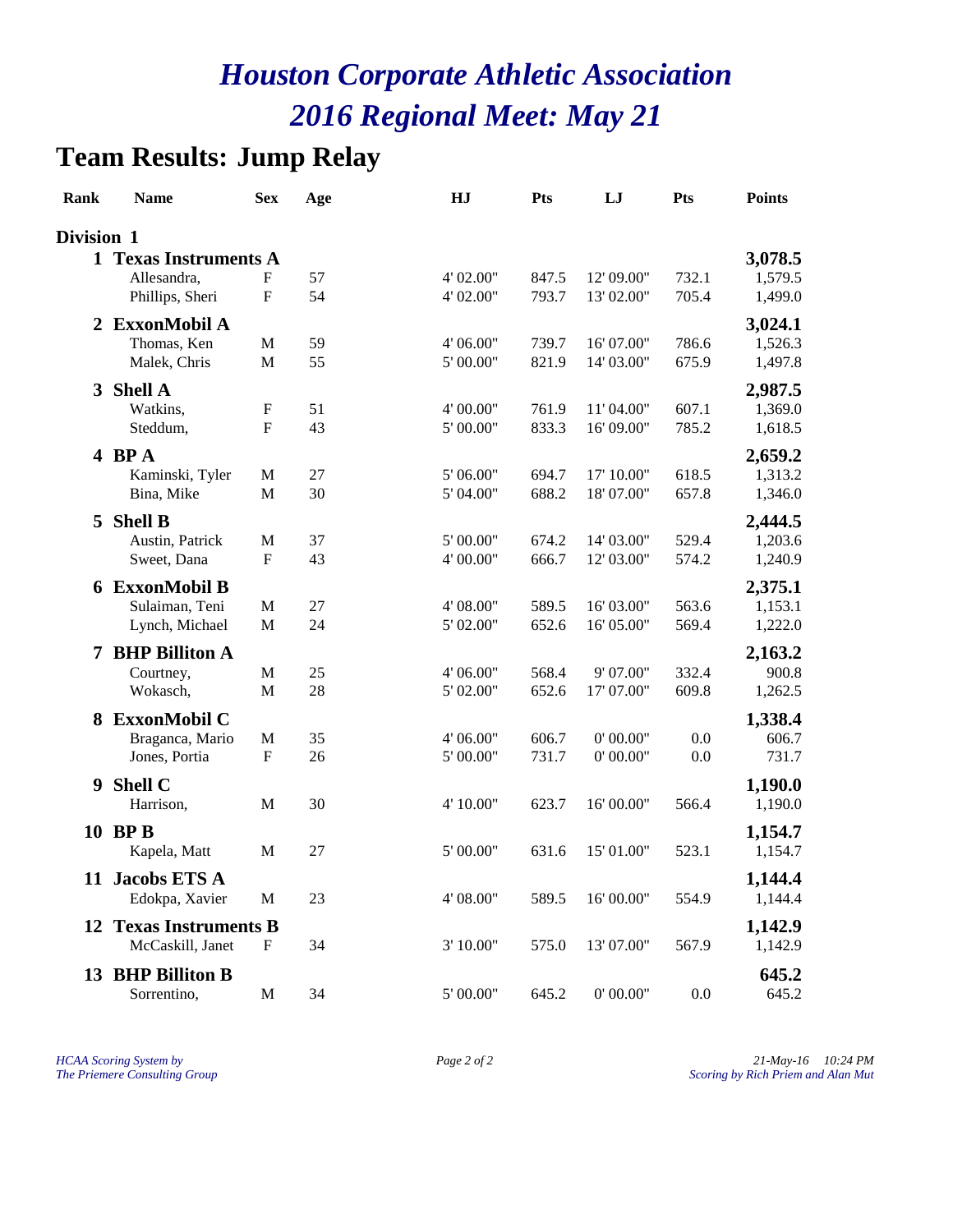# **Individual Results: Jump Relay**

|                | <b>Rank Name</b>  | Sex         | Age | Company             | HJ        | <b>Pts</b> | LJ         | <b>Pts</b> | <b>Points</b> |
|----------------|-------------------|-------------|-----|---------------------|-----------|------------|------------|------------|---------------|
| 1              | Steddum, Tongula  | $\mathbf F$ | 43  | Shell               | 5' 00.00" | 833.3      | 16' 09.00" | 785.2      | 1,618.5       |
| $\overline{2}$ | Allesandra, Lita  | F           | 57  | Texas               | 4' 02.00" | 847.5      | 12' 09.00" | 732.1      | 1,579.5       |
| 3              | Thomas, Ken       | M           | 59  | ExxonMobil          | 4' 06.00" | 739.7      | 16' 07.00" | 786.6      | 1,526.3       |
| 4              | Phillips, Sheri   | $\mathbf F$ | 54  | Texas               | 4' 02.00" | 793.7      | 13' 02.00" | 705.4      | 1,499.0       |
| 5              | Malek, Chris      | M           | 55  | ExxonMobil          | 5' 00.00" | 821.9      | 14' 03.00" | 675.9      | 1,497.8       |
| 6              | Watkins, Marcella | $\mathbf F$ | 51  | Shell               | 4' 00.00" | 761.9      | 11' 04.00" | 607.1      | 1,369.0       |
| 7              | Bina, Mike        | M           | 30  | <b>BP</b>           | 5' 04.00" | 688.2      | 18' 07.00" | 657.8      | 1,346.0       |
| $8\,$          | Kaminski, Tyler   | M           | 27  | <b>BP</b>           | 5'06.00"  | 694.7      | 17' 10.00" | 618.5      | 1,313.2       |
| 9              | Wokasch, Travis   | $\mathbf M$ | 28  | <b>BHP</b> Billiton | 5' 02.00" | 652.6      | 17' 07.00" | 609.8      | 1,262.5       |
| 10             | Sweet, Dana       | $\mathbf F$ | 43  | Shell               | 4' 00.00" | 666.7      | 12' 03.00" | 574.2      | 1,240.9       |
| 11             | Lynch, Michael    | $\mathbf M$ | 24  | ExxonMobil          | 5' 02.00" | 652.6      | 16' 05.00" | 569.4      | 1,222.0       |
| 12             | Austin, Patrick   | $\mathbf M$ | 37  | Shell               | 5' 00.00" | 674.2      | 14' 03.00" | 529.4      | 1,203.6       |
| 13             | Harrison, James   | $\mathbf M$ | 30  | <b>Shell</b>        | 4' 10.00" | 623.7      | 16' 00.00" | 566.4      | 1,190.0       |
| 14             | Kapela, Matt      | M           | 27  | <b>BP</b>           | 5' 00.00" | 631.6      | 15' 01.00" | 523.1      | 1,154.7       |
| 15             | Sulaiman, Teni    | M           | 27  | ExxonMobil          | 4' 08.00" | 589.5      | 16' 03.00" | 563.6      | 1,153.1       |
| 16             | Edokpa, Xavier    | M           | 23  | Jacobs ETS          | 4' 08.00" | 589.5      | 16' 00.00" | 554.9      | 1,144.4       |
| 17             | McCaskill, Janet  | $\mathbf F$ | 34  | Texas               | 3' 10.00" | 575.0      | 13' 07.00" | 567.9      | 1,142.9       |
| 18             | Courtney, Spence  | M           | 25  | <b>BHP Billiton</b> | 4' 06.00" | 568.4      | 9' 07.00"  | 332.4      | 900.8         |
| 19             | Jones, Portia     | $\mathbf F$ | 26  | ExxonMobil          | 5' 00.00" | 731.7      | 0' 00.00"  | 0.0        | 731.7         |
| 20             | Sorrentino, Nick  | M           | 34  | <b>BHP</b> Billiton | 5' 00.00" | 645.2      | 0' 00.00"  | 0.0        | 645.2         |
| 21             | Braganca, Mario   | M           | 35  | ExxonMobil          | 4' 06.00" | 606.7      | 0' 00.00"  | 0.0        | 606.7         |
|                |                   |             |     |                     |           |            |            |            |               |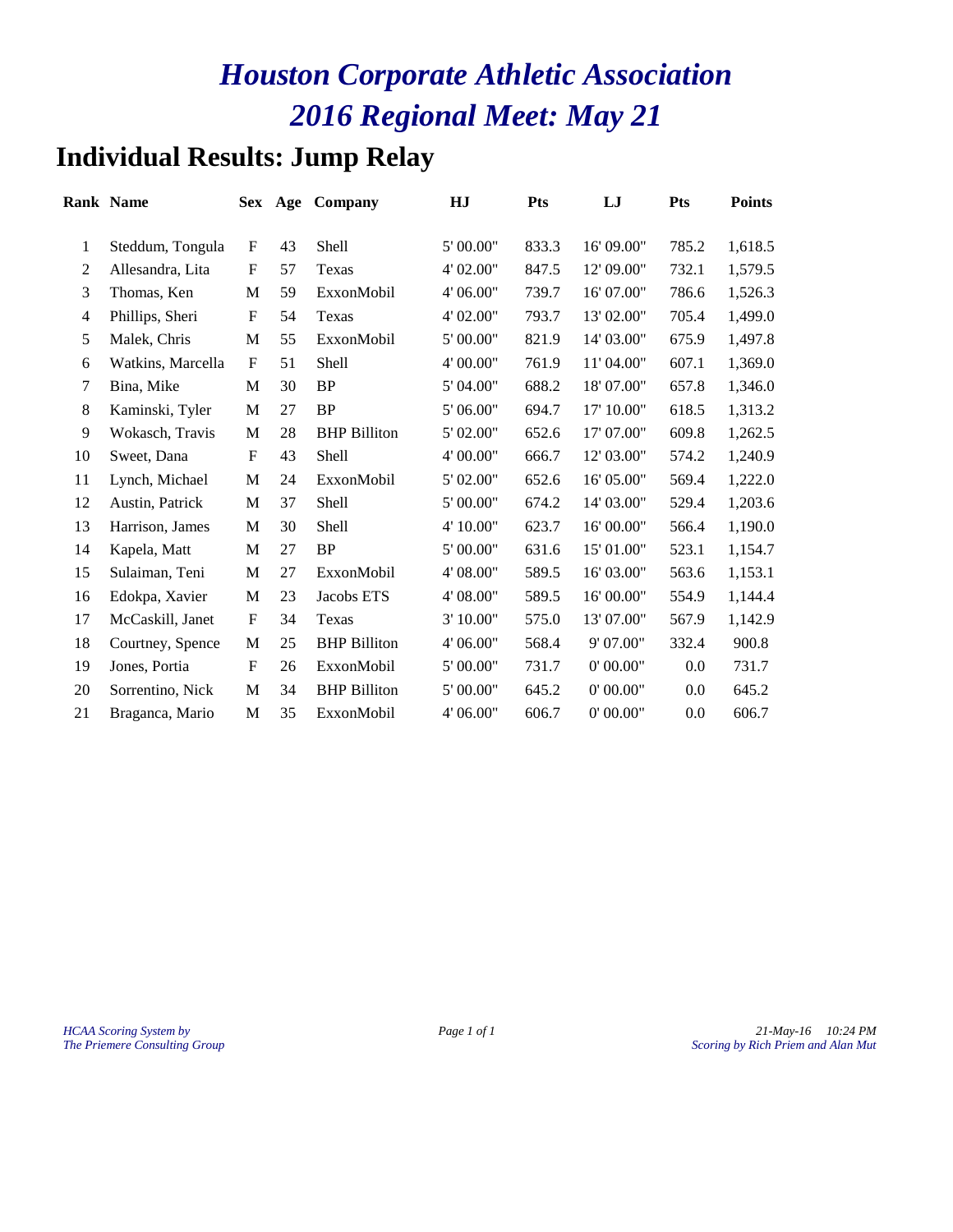# **Team Results: Weight Relay**

| Rank       | <b>Name</b>                  | <b>Sex</b>                | Age      | <b>SHOT</b> | Pts   | <b>DIS</b>    | Pts     | <b>JAV</b>  | <b>Pts</b> | <b>Points</b>  |
|------------|------------------------------|---------------------------|----------|-------------|-------|---------------|---------|-------------|------------|----------------|
| Division 1 |                              |                           |          |             |       |               |         |             |            |                |
|            | 1 ExxonMobil A               |                           |          |             |       |               |         |             |            | 2,406.0        |
|            | Stilbert, John               | M                         | 63       | 32' 04.75"  | 598.1 | 125' 06.25"   | 616.6   | 96' 10.00"  | 496.2      | 1,215.0        |
|            | Williams,                    | $\mathbf M$               | 65       | 35' 02.75"  | 650.4 | 110' 00.50"   | 540.5   | 90' 08.00"  | 464.6      | 1,191.0        |
|            | $2$ BP $A$                   |                           |          |             |       |               |         |             |            | 2,273.0        |
|            | Walker, David                | $\mathbf M$               | 49       | 35' 01.75"  | 624.8 | 98' 11.00"    | 511.9   | 0' 00.00"   | 0.0        | 1,137.0        |
|            | Dollinger, Katie             | $\boldsymbol{\mathrm{F}}$ | 25       | 39' 09.50"  | 619.3 | 111' 11.50"   | 517.1   | 0' 00.00"   | 0.0        | 1,136.0        |
|            | <b>3 Texas Instruments A</b> |                           |          |             |       |               |         |             |            | 2,140.0        |
|            | Lewis, Lonnie                | M                         | 62       | 33' 01.25"  | 611.2 | 86' 10.50"    | 426.7   | 0' 00.00"   | 0.0        | 1,038.0        |
|            | Rothenbury,                  | M                         | 52       | 30' 02.50"  | 516.4 | 118' 08.50"   | 585.7   | 0' 00.00"   | 0.0        | 1,102.0        |
|            | 4 BP B                       |                           |          |             |       |               |         |             |            | 2,073.0        |
|            | Berry, Caleb                 | M                         | 25       | 39' 07.75"  | 592.5 | 109' 03.50"   | 479.3   | 0' 00.00"   | 0.0        | 1,072.0        |
|            | Veney, Anthony               | $\mathbf M$               | 31       | 40' 09.00"  | 615.9 | 0' 00.00"     | 0.0     | 114' 08.00" | 385.0      | 1,001.0        |
|            | 5 Shell A                    |                           |          |             |       |               |         |             |            | 2,057.0        |
|            | Hoblitzell, Greg             | M                         | 26       | 35' 01.75"  | 525.2 | 114' 04.50"   | 501.6   | 90' 04.00"  | 304.5      | 1,027.0        |
|            | Buck, Jeff                   | $\mathbf M$               | 62       | 32' 01.75"  | 593.5 | 88'09.50"     | 436.1   | 62' 00.00"  | 317.7      | 1,030.0        |
|            | <b>6 Chevron A</b>           |                           |          |             |       |               |         |             |            | 1,948.0        |
|            | Rehm, Greg                   | M                         | 28       | 32' 04.00"  | 483.2 | 105' 08.00"   | 463.5   | 144' 02.00" | 486.0      | 969.0          |
|            | Moore, Ed                    | M                         | 48       | 27' 06.25"  | 489.3 | 94' 08.50"    | 490.1   | 0' 00.00"   | 0.0        | 979.0          |
|            | 7 Shell B                    |                           |          |             |       |               |         |             |            | 1,884.0        |
|            | Reed, Stephen                | M                         | 32       | 35' 06.25"  | 536.8 | 102' 07.00"   | 450.4   | 106' 10.00" | 358.7      | 987.0          |
|            | Chadbourne,                  | M                         | 55       | 25' 02.75"  | 460.1 | 77'07.00"     | 408.3   | 84' 02.00"  | 437.0      | 897.0          |
|            | <b>8 BPC</b>                 |                           |          |             |       |               |         |             |            | 1,691.0        |
|            | Woodham,                     | M                         | 60       | 25' 11.50"  | 479.2 | 80'01.00"     | 393.4   | 0' 00.00"   | 0.0        | 873.0          |
|            | Mueller, Chad                | $\mathbf M$               | 23       | 30' 09.00"  | 459.5 | 81'07.50"     | 358.0   | 87' 03.00"  | 294.1      | 818.0          |
|            | 9 Chevron B                  |                           |          |             |       |               |         |             |            | 863.0          |
|            | De Lane, Tyler               | M                         | 40       | 28' 11.50"  | 486.7 | 77' 04.50"    | 376.7   | 78' 10.00"  | 318.8      | 863.0          |
|            |                              |                           |          |             |       |               |         |             |            |                |
|            | 10 Schlumberger A            |                           |          | 20' 06.75"  | 310.8 | 53'08.00"     | 235.6   | 64' 05.00"  | 216.3      | 818.0<br>546.0 |
|            | Liu, Cen<br>Feliu, Rodrigo   | M<br>$\mathbf{M}$         | 30<br>37 | 0' 00.00"   | 0.0   | 0' 00.00"     | 0.0     | 71' 04.00"  | 271.7      | 272.0          |
|            |                              |                           |          |             |       |               |         |             |            |                |
|            | 11 ExxonMobil B              |                           |          |             |       |               |         |             |            | 811.0          |
|            | Hughes, Gerard               | $\mathbf M$               | 60       | 24' 05.00"  | 450.8 | 55' 05.00"    | 272.2   | 70' 03.00"  | 359.9      | 811.0          |
|            | 12 BHP Billiton A            |                           |          |             |       |               |         |             |            | 241.0          |
|            | Allouache,                   | $\mathbf M$               | $25\,$   | 0' 00.00"   | 0.0   | $0'$ $00.00"$ | $0.0\,$ | 71'07.00"   | 241.3      | 241.0          |